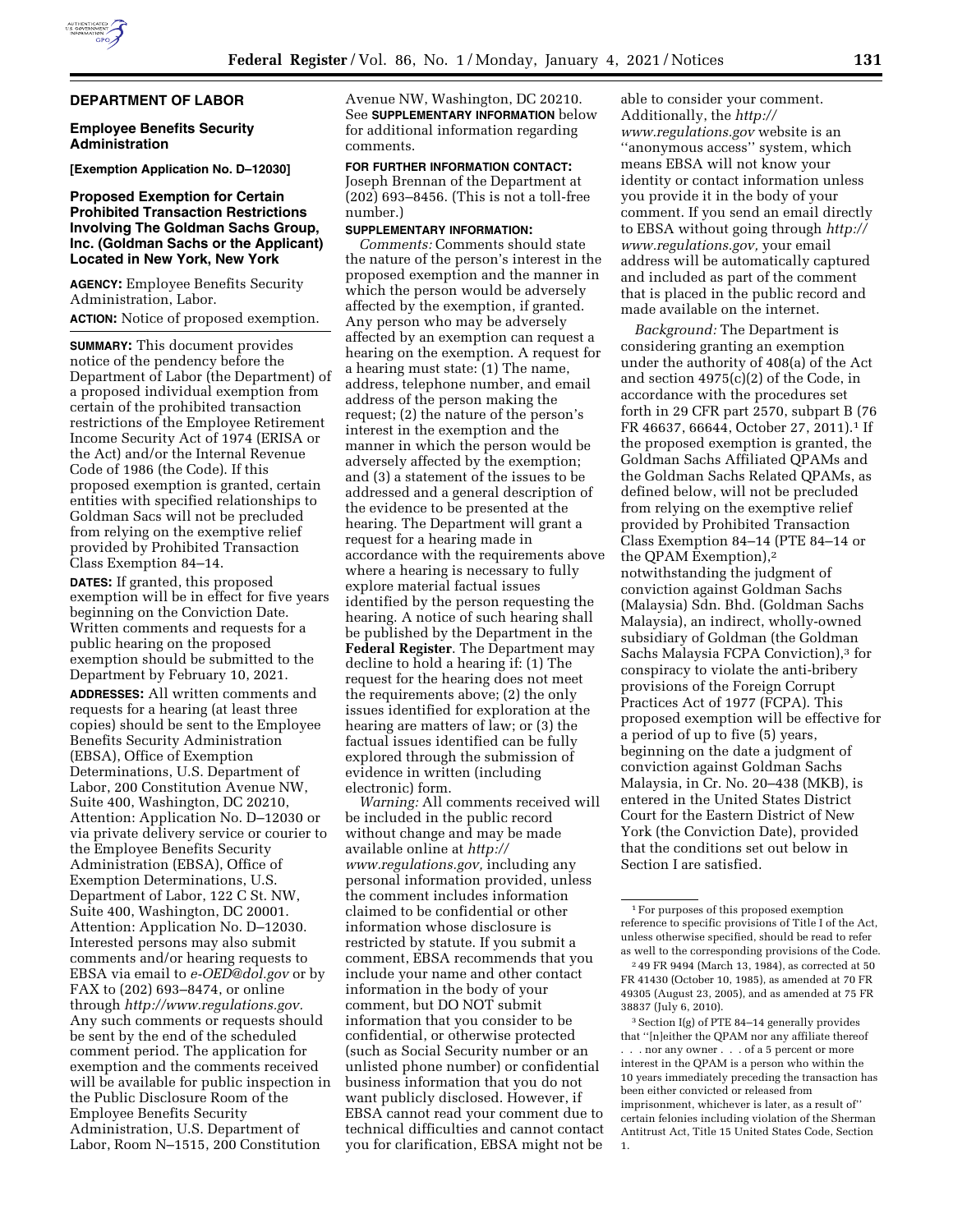## **Summary of Facts and Representations 4**

# *The Applicant*

1. The Goldman Sachs Group, Inc. (Goldman) is a global investment banking, securities and investment management firm with approximately 36,000 employees and offices in over 30 countries. Goldman has a number of affiliated asset managers, including: The Goldman Sachs Trust Company, N.A.; Goldman Sachs Bank USA; Goldman Sachs & Co. LLC; Goldman Sachs Asset Management, L.P.; Goldman Sachs Asset Management International; Goldman Sachs Hedge Fund Strategies LLC; GS Investment Strategies, LLC; GSAM Stable Value, LLC; The Ayco Company, L.P.; Aptitude Investment Management LP; Rocaton Investment Advisors, LLC; United Capital Financial Advisers, LLC; and PFE Advisors, Inc. (together, the Goldman Sachs Affiliated QPAMs). Goldman may be related to, but does not own a controlling interest in, a number of other asset managers. Similarly, Goldman Sachs Malaysia may be related to, but does not own a controlling interest in, a number of other asset managers (the Goldman Sachs Related QPAMs).

2. The Goldman affiliated asset managers' clients include plans subject to Part IV of Title I of ERISA and plans subject to section 4975 of the Code, with respect to which the Goldman Sachs Affiliated QPAMs rely on PTE 84–14, or with respect to which the Goldman Sachs Affiliated QPAMs (or a Goldman Sachs affiliate) have expressly represented that the managers qualify as a QPAM or rely on the QPAM Exemption.5 These plans are hereinafter referred to as Covered Plans.

*Relevant ERISA Provisions and PTE 84– 14* 

3. The rules set forth in section 406 of ERISA and section 4975(c)(1) of the Code proscribe certain ''prohibited transactions'' between plans and related parties with respect to those plans. Under ERISA, such parties are known as ''parties in interest.'' Under section 3(14) of ERISA, parties in interest with respect to a plan include, among others, the plan fiduciary, a sponsoring employer of the plan, a union whose members are covered by the plan,

service providers with respect to the plan, and certain of their affiliates.6

4. The prohibited transaction provisions under section 406(a) of ERISA and 4975(c)(1) of the Code prohibit, in relevant part, sales, leases, loans or the provision of services between a party in interest and a plan (or an entity whose assets are deemed to constitute the assets of a plan), as well as the use of plan assets by or for the benefit of, or a transfer of plan assets to, a party in interest.7 Under the authority of section 408(a) of ERISA and section 4975(c)(2) of the Code, the Department has the authority to grant exemptions from such ''prohibited transactions'' in accordance with the procedures set forth in 29 CFR part 2570, subpart B (76 FR 66637, 66644, October 27, 2011).

5. PTE 84–14 reflects the Department's conclusion that it could provide broad relief from the prohibited transaction provisions of section 406(a) of ERISA and 4975(c)(1) of the Code, in the circumstances set forth in that exemption, only if the commitments and the investments of plan assets, and the negotiations leading thereto, are the sole responsibility of an independent, discretionary manager.

6. Section I(g) of PTE 84–14 prevents an entity that may otherwise meet the definition of a QPAM from utilizing the exemptive relief provided by PTE 84– 14, for itself and its client plans, if that entity or an "affiliate" <sup>8</sup> thereof or any owner, direct or indirect, of a 5 percent or more interest in the QPAM has, within 10 years immediately preceding the transaction, been either convicted or released from imprisonment, whichever is later, as a result of criminal activity described in that section.

7. The inclusion of Section I(g) in PTE 84–14 is, in part, based on an expectation that QPAMs will maintain a

7The prohibited transaction provisions also include certain fiduciary prohibited transactions under section 406(b) of ERISA and 4975(c)(1)(E) and (F) of the Code. These include transactions involving fiduciary self-dealing, fiduciary conflicts of interest, and kickbacks to fiduciaries. PTE 84–14 provides only very narrow conditional relief for transactions described in Section 406(b) of ERISA.

8Section VI(d) of PTE 84–14 defines the term ''affiliate'' for purposes of Section I(g) as ''(1) Any person directly or indirectly through one or more intermediaries, controlling, controlled by, or under common control with the person, (2) Any director of, relative of, or partner in, any such person, (3) Any corporation, partnership, trust or unincorporated enterprise of which such person is an officer, director, or a 5 percent or more partner or owner, and (4) Any employee or officer of the person who—(A) Is a highly compensated employee (as defined in Section  $4975(e)(2)(H)$  of the Code) or officer (earning 10 percent or more of the yearly wages of such person), or (B) Has direct or indirect authority, responsibility or control regarding the custody, management or disposition of plan assets.''

high standard of integrity. This expectation extends not only to the QPAM itself, but also to those who may be in a position to influence the policies of the QPAM.

## *Goldman Sachs Malaysia FCPA Conviction*

8. On October 21, 2020, Goldman Sachs Malaysia entered a guilty plea for conspiracy to commit offenses against the United States, in violation of the anti-bribery provisions of the Foreign Corrupt Practices Act of 1977 (FCPA). The following day, the District Court for the Eastern District of New York accepted Goldman Sachs Malaysia's guilty plea Goldman Sachs Malaysia FCPA Conviction. For purposes of Section I(g) of PTE 84–14, the date Goldman is sentenced is the Conviction Date. Therefore Goldman Sachs (Malaysia) Sdn. Bhd. (Goldman Sachs Malaysia), and the Goldman Sachs Affiliated and Related QPAMs will no longer be able to rely on the relief provided by PTE 84–14 as of the date of Goldman Sachs Malaysia's sentencing.

## *Statement of Facts That Served as the Basis for the Plea Agreement*

9. According to the Plea Agreement's Statement of Facts,<sup>9</sup> between 2009 and 2014, Goldman, together with several of its wholly-owned subsidiaries and affiliated entities,10 through certain of its agents and employees including Tim Leissner and Roger Ng, knowingly and willfully conspired and agreed with others to corruptly provide payments and things of value to, or for the benefit of, certain foreign officials and their relatives. The purpose of these payments was to induce those foreign officials to influence the decisions of 1Malaysia Development Berhad (1MDB), a strategic investment and development company wholly owned by the Government of Malaysia through its Ministry of Finance; International Petroleum Investment Company (IPIC), an investment fund wholly owned by the Government of Abu Dhabi; and Aabar Investments PJS (Aabar), a subsidiary of IPIC, to obtain and retain business for Goldman, including in positions as an advisor to 1MDB on the acquisitions of Malaysian energy assets,

10 Goldman Sachs (Malaysia) Sdn. Bhd, Goldman Sachs (Singapore) Pte., Goldman Sachs International, Goldman Sachs Bank USA, Goldman Sachs & Co. L.L.C. and Goldman Sachs (Asia) L.L.C.

<sup>4</sup>The Summary of Facts and Representations is based on the Applicant's representations, unless indicated otherwise.

<sup>5</sup> 49 FR 9494 (March 13, 1984), as corrected at 50 FR 41430 (October 10, 1985), as amended at 70 FR 49305 (August 23, 2005), and as amended at 75 FR 38837 (July 6, 2010).

<sup>6</sup>Under the Code such parties, or similar parties, are referred to as ''disqualified persons.''

<sup>9</sup>Plea Agreement entered into between the United States of America, by and through the United States Department of Justice, Criminal Division, Fraud Section and Money Laundering and Asset Recovery Section, and the United States Attorney's Office for the Eastern District of New York and Goldman Sachs (Malaysia) Sdn. Bhd., Cr. No. 20–438 (MKB), filed Oct. 21, 2020.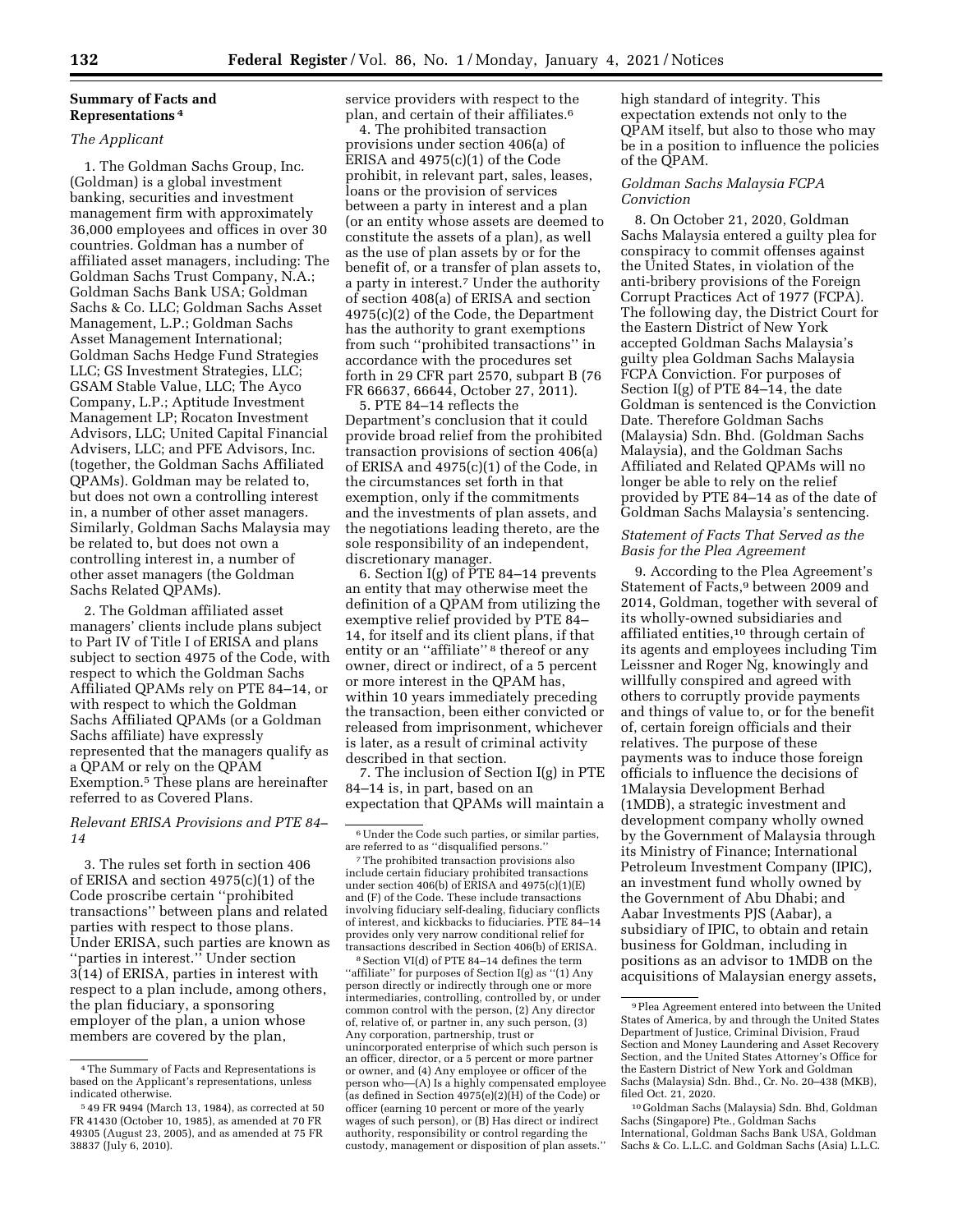as underwriter of the 1MDB bonds, and as underwriter of certain other 1MDB business, including the contemplated initial public offering of 1MDB's Malaysian energy assets (the Goldman Sachs Malaysia FCPA Misconduct).

10. Tim Leissner (Leissner) was employed by Goldman between 1998 and 2016, and was a Participating Managing Director between November 2006 and February 2016. Additionally, he held various senior positions in Goldman's Investment Banking Division in Asia between 2011 and 2016, including Chairman of Southeast Asia, a region that included Malaysia, between July 2014 and February 2016, and he served on the Board of Directors for Goldman Malaysia. Leissner's job included obtaining and executing business for Goldman.11

Ng Chong Hwa, also known as ''Roger Ng'' (Ng), was employed by various Goldman subsidiaries between 2005 and 2014, including Goldman Malaysia. Between April 2010 and May 2014, Ng was a Managing Director of Goldman. For part of that time, Ng served as Head of Investment Banking and on the Board of Directors for Goldman Malaysia, and was then employed by another Goldman subsidiary in Malaysia.

11. The bribes resulted in Goldman being engaged on, among other projects, three bond offerings that were related to 1MDB's energy acquisitions and that raised a total of approximately \$6.5 billion for 1MDB in 2012 and 2013. The bribes were also intended to help Goldman secure a role on an anticipated IPO with respect to 1MDB's energy acquisitions. These three bond offerings and a related acquisition, along with a transaction involving Jho Low (Low) and IPIC, ultimately earned Goldman in excess of \$600 million in fees and revenue across its divisions, and increased Goldman's stature in Southeast Asia. The parties made payments and communications in furtherance of the scheme by wire.

12. Pursuant to Goldman's internal accounting controls, each 1MDB bond transaction required Goldman management's general and specific authorization. Moreover, because Goldman initially purchased the full value of each bond from 1MDB using Goldman's assets, the transactions had to be authorized and properly recorded in accordance with Goldman's procedures. Goldman's internal accounting controls included the Firmwide Capital Committee (FWCC),

which Goldman's Chief Executive Officer authorized to provide global oversight and approval of bond transactions, including those transactions in which Goldman used its own assets to purchase financial instruments, such as the 1MDB bonds. Goldman's internal accounting controls also included approval of the bonds by Goldman's Business Intelligence Group and Compliance Group, both of which were represented on the FWCC.12

13. As detailed in the Plea Agreement's Statement of Facts, Low, an individual known to have relationships with high-ranking officials in Malaysia and Abu Dhabi, and whom Goldman had rejected as a client multiple times because of his unexplained source of wealth, conspired with Leissner and Ng to facilitate the bribery scheme. Despite the rejections, Leissner, Ng and others at Goldman continued their relationship with Low and used him to obtain and retain business for Goldman from 1MDB and others. Between 2012 and 2013, Leissner, Ng, Employee 1 and other Goldman employees worked with Low to help 1MDB raise more than \$6.5 billion through three separate bond offering transactions, referred to internally at Goldman as ''Project Magnolia,'' ''Project Maximus'' and ''Project Catalyze,'' respectively. Employee 1 served as a Goldman participating managing director between October 2007 and November 2018 and, during the relevant time period, held various leadership positions in Goldman's Asia operations.

14. Leissner, Ng and Employee 1 used Low's connections within the Governments of Malaysia and Abu Dhabi to obtain and retain this and other business for Goldman and, in turn, concealed Low's involvement in the deals from certain employees and agents of Goldman. In total, Goldman conspired to provide approximately \$1.6077 billion to, or for the benefit of, foreign officials and their relatives. Approximately \$18.1 million was paid from accounts controlled by Leissner.

15. Certain of Goldman's employees and agents, including Leissner, Ng and Employee 1, circumvented Goldman's

internal accounting and other controls, and other Goldman employees and agents responsible for implementing Goldman's internal accounting controls failed to do so in connection with the 1MDB bond deals. Specifically, although employees serving in Goldman's compliance control functions (*i.e.,* the parts of Goldman Sachs responsible for overseeing and enforcing Goldman Sachs' compliance with rules designed to ensure that no improper transactions have or will occur) knew that any transaction involving Low posed a significant risk, and although they were on notice that he was involved in the transactions, they did not take reasonable steps to prevent his involvement. Additionally, there were significant red flags raised during the due diligence process and afterward, including, but not limited to, Low's involvement in the deals, that were either ignored or only nominally addressed so that the transactions would be approved and Goldman could continue to do business with 1MDB.

16. In February 2012, 1MDB engaged Goldman as its financial advisor for its anticipated purchase of a Malaysian energy company (Malaysian Energy Company A) through a bond transaction. Low helped secure Goldman's role in assisting 1MDB in its pursuit of Malaysian Energy Company A. In early 2012, Leissner, Ng, Low and 1MDB officials met in Malaysia to discuss obtaining a guarantee from IPIC to Goldman, which would purchase all of the bonds initially and then sell the bonds to other investors. It is the Department's understanding that the guarantee was designed to ensure that Goldman was protected in the event the bonds dropped in price between the time the bonds were issued and the time the bonds were sold to investors.

17. In February 2012, Leissner and Ng traveled to London to meet with Low and others to discuss the proposed bond transaction. Leissner and Ng expended Goldman resources on their travel to London. At that meeting, Low explained that government officials from Abu Dhabi and Malaysia would have to be bribed to obtain the guarantee from IPIC and get the necessary approvals from Malaysia and 1MDB. Low advised that a high-ranking official of IPIC and a Malaysian official would have to be paid the largest bribes to approve the transaction, and that other lower-level officials would need to be bribed as well. Subsequently, Leissner and Ng each separately informed Employee 1 about the discussion on bribing foreign officials.

18. Meanwhile, although employees within Goldman's control functions

<sup>11</sup>To the Department's knowledge, on numerous occasions, the timing of Goldman's misconduct is uncertain. Therefore, the dates herein regarding their misconduct are approximate.

<sup>12</sup>According to the U.S. Securities and Exchange Commission's Order Instituting Cease-and-Desist Proceedings In the Matter of the Goldman Sachs Group Inc. (Administrative Proceeding File No. 3– 20132), Goldman had a general anti-corruption policy, including both a written Statement of Principles Regarding Anti-Bribery and related policies and procedures (collectively, the Anti-Bribery Policy) applicable to all employees that expressly prohibited improper payments to government officials intended to obtain or retain business for the company. Goldman's Anti-Bribery Policy was overseen and enforced by its compliance function (the Compliance Group) and its Business Intelligence Group.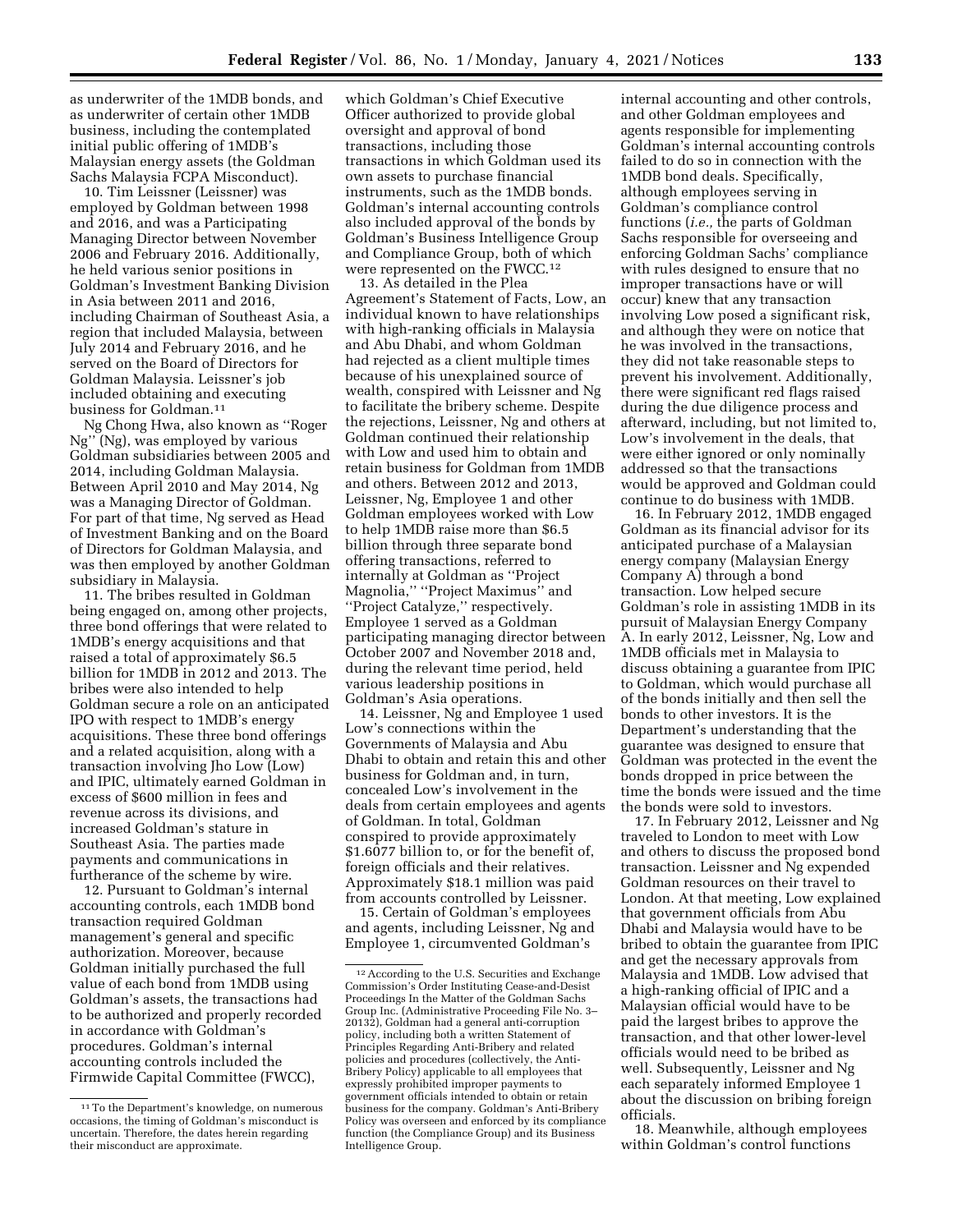suspected that Low may be involved in the deal, the only step taken by the control functions to investigate that suspicion was to ask members of the deal team whether Low was involved and to accept their denials without reasonable confirmation. For example, during a telephone call in March 2012, a high-ranking employee in the Business Intelligence Group (BIG), who was a managing director, voiced suspicions that Low was involved in Project Magnolia. During this call, Leissner denied that Low was involved. Similarly, on April 3, 2012, the day before a FWCC meeting to discuss Project Magnolia, a high-ranking executive in BIG, who was also an advisor to the FWCC, emailed other members of BIG that ''Leissner said Jho Low not involved at all in deal as far as he [is] aware but that Low was present when Leissner met an IPIC in Abu Dhabi.''

19. On April 4, 2012, Goldman executives in New York participated in an FWCC meeting by phone. During this meeting, Leissner was asked whether Low was involved in Project Magnolia and Leissner said that, other than arranging a meeting between Leissner and IPIC Official 1, Low was not involved. Goldman's compliance control functions accepted the statements of the deal team members about Low's involvement at face value, rather than taking additional steps that Goldman's compliance control functions took in other deals, such as reviewing the electronic communications of members of the deal team to look for evidence of Low's involvement. Had Goldman conducted a review of Leissner's electronic communications at this time, it would have discovered multiple messages linking Low to, among others, the bond deal, 1MDB officials, Malaysian officials and Abu Dhabi officials, as well as the use of personal email addresses by Leissner and Ng to discuss Goldman business.

20. On May 16, 2012, Goldman's committees approved Project Magnolia and on May 21, 2012, the \$1.75 billion bond issuance closed. Goldman purchased the entire bond issuance from 1MDB. On May 22, 2012, Goldman caused approximately \$907,500,000 in proceeds from Project Magnolia to be wired to a 1MDB subsidiary, through a correspondent bank account in New York, New York. Goldman booked approximately \$192,500,000 in fees for this bond transaction and an additional approximately \$16,800,000 in fees for advising on the acquisition of Malaysian Energy Company A. Low and others subsequently caused multiple transfers

of funds from the proceeds of Project Magnolia to various shell companies.

21. Within weeks of closing Project Magnolia, in May 2012, 1MDB sought assistance from Goldman to purchase a second Malaysian energy company (Malaysian Energy Company B) and to issue a bond to raise funds for the acquisition. In August 2012, 1MDB agreed to purchase Malaysian Energy Company B for approximately \$814 million and planned to finance the purchase with another \$1.75 billion bond guaranteed indirectly by IPIC.

22. Once again, Goldman's compliance control functions simply accepted at face value the representations of the deal team members and failed to further investigate Low's suspected involvement in this bond deal. For example, on June 20, 2012, a member of Goldman's control functions asked members of the deal team, ''Is Jho Low involve[d] in this transaction? Please also keep us posted if there are any other politically exposed person involve[d] in this transaction in a nonofficial capacity.'' A deal team member responded ''no.''

23. Additionally, on October 10, 2012, in response to committee questions, Leissner told a firmwide committee that neither Low nor any intermediary was involved in Project Maximus. Despite their continued concern, as evidenced by their repeated questions, Goldman's compliance control functions did not engage in electronic surveillance of Leissner's correspondence or activities to determine whether Low was involved in the deal.

24. Goldman's continued compliance control failures were further compounded when Goldman ignored additional red flags raised by Project Maximus, including that 1MDB was seeking to raise additional funds within a few months of raising \$1.75 billion through Project Magnolia without having utilized the full amount from that deal, and was also seeking to raise far more than was needed to acquire Malaysian Energy Company B. Goldman's compliance control functions also failed to verify how Project Magnolia's proceeds were used.

25. Project Maximus closed on October 19, 2012, and Goldman purchased the entire bond issuance from 1MDB. On October 19, 2012, Goldman caused approximately \$1.64 billion to be transferred by wire through correspondent accounts in the United States to another 1MDB subsidiary. Goldman booked approximately \$110,000,000 in fees in connection with Project Maximus. Further, Low and others caused multiple transfers of

funds from the proceeds of Project Maximus to a number of different shell companies.

26. In November 2012, almost immediately after Project Maximus closed, Leissner and Low began working on another bond issuance known as Project Catalyze that was purportedly intended to fund 1MDB's portion of a joint venture with Aabar. Ultimately, Goldman underwrote this third bond issuance that raised an additional \$3 billion for 1MDB with Goldman acting as arranger and underwriter.

27. Goldman's compliance control functions had continuing suspicions that Low was working on the Project Catalyze bond deal. Once again, however, the compliance control functions relied solely on the deal team members' denials of Low's involvement without any further scrutiny. On April 24, 2013, a senior Goldman executive who was a member of Goldman's approval committee located in New York, New York, emailed Leissner about ''1MDB,'' asking: ''Is there a story circulating about an intermediary on the Magnolia trades??'' Leissner responded, ''Not that I am aware of . . . There definitely was no intermediary on any of the trades. The blogs in Malaysia always try to link a young Chinese business man [sic], Jho Low, to 1MDB. That is not the case other than he was an advisor alongside other prominent figures to the King of Malaysia at the time of the creation of 1MDB.'' There was no follow-up by Goldman's compliance control functions about Low.

28. Goldman also failed to address other red flags that were raised by the proposed \$3 billion transaction, including, 1MDB raising large sums of money with no identified use of proceeds within months of Project Magnolia and Project Maximus, and Goldman's failure to verify use of past bond proceeds.

29. Goldman's committees nevertheless approved Project Catalyze on March 13, 2013, and the proceeds from Project Catalyze were issued on March 19, 2013. Goldman purchased the entire bond issuance from 1MDB and booked approximately \$279,000,000 in fees on Project Catalyze.

30. Low and Leissner continued to pay bribes to government officials from the bond proceeds. On March 19, 2013, Goldman transferred via wire from and through the United States approximately \$2.7 billion from Project Catalyze to an account for another 1MDB subsidiary (1MDB Subsidiary 3) at Foreign Financial Institution A. Subsequently, Low caused approximately \$1,440,188,045 to be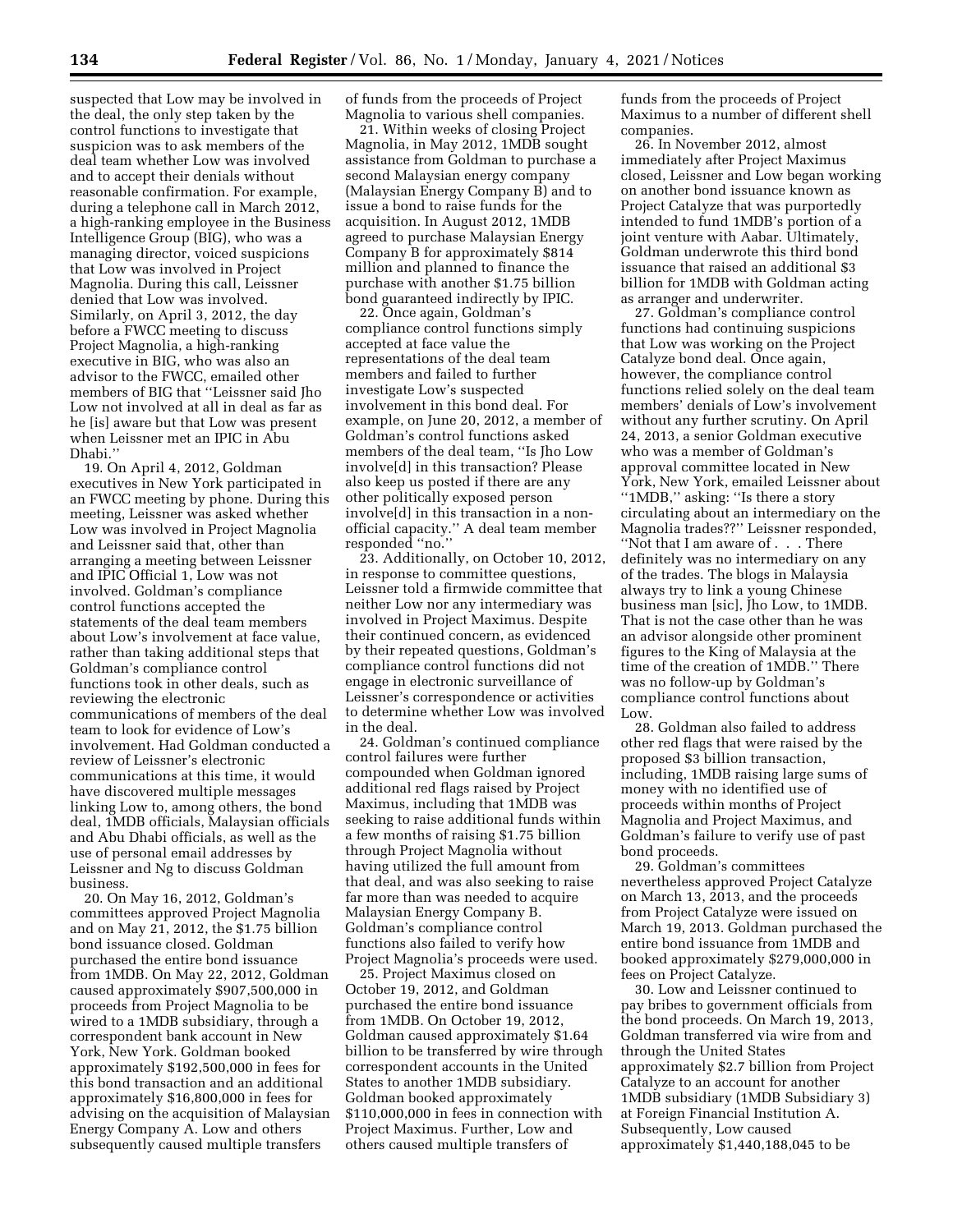transferred through a series of passthrough accounts to accounts beneficially owned or controlled by Low and Individual 1. Low then directed multiple transfers to various government officials.

31. After the bond deals were completed, in and between March 2013 and February 2016, additional red flags were raised in the press and on internal phone calls among Goldman's employees and executives about Low's involvement in the deals and the possible payment of bribes in connection with the deals. Goldman failed to investigate these red flags or to perform an internal review of its role in the bond deals despite the clear implication that the deals had involved criminal wrongdoing. Further, high ranking employees of Goldman failed to escalate concerns about bribery and other criminal conduct related to the bond deals pursuant to Goldman's escalation policy, which required any Goldman employee who became aware of any conduct that could raise, among other things, ''a legal, compliance, reputational, ethical, accounting, [or] internal accounting control'' issue, to report such conduct immediately to a supervisor and to Goldman's compliance control functions.

32. In May 2013, a Goldman participating managing director (Employee 3) who had been involved in the 1MDB deals, discussed the deals in a series of phone calls with Goldman senior executives that were recorded on Goldman phone lines. For example, on May 8, 2013, Employee 3 called a senior Goldman executive about, among other things, Project Catalyze. Employee 3 stated, ''the main reason for the delay for [IPIC] not having funded their three billion into the JV with 1MDB is [Abu Dhabi Official 1] is trying to get something on the side in his pocket.'' He continued later, ''I think it's quite disturbing to have come across this piece of information . . . .'' The senior Goldman executive replied, ''What's disturbing about that? It's nothing new, is it?'' In response, Employee 3 agreed that the situation was nothing new. Employee 3 had at least one substantially similar phone conversation with at least one other senior Goldman executive.

33. Subsequently, in May 2015 and again in October 2015, amid negative media reporting linking Low with the 1MDB bond deals and Malaysian Official 1, Goldman executives and employees discussed Low's involvement in the 1MDB deals. For example, on a recorded call on October 13, 2015, Employee 3 told the senior Goldman executive that a senior IPIC

officer had informed his subordinate that ''there are a number of key people who are involved in, let's call it the situation. [Abu Dhabi Official 1] is one. Jho Low for sure. He thinks Jho Low is the leader of the pack. And he has a very strong view that [Leissner] is involved.'' The compliance control functions never took steps to address these red flags.

34. There were also subsequent emails and recorded phone calls between Employee 3 and senior Goldman executives in the compliance control functions about the disparity between how due diligence and risk issues were handled on various deals. In particular, they discussed the unusual latitude granted to certain employees, such as Leissner and Employee 1.

35. For example, in January 2016, on a recorded call between Employee 2, who had been involved in BIG's review of each of the relevant transactions, and Employee 3, they discussed, among other things, Leissner's conduct, including Leissner's false statements that Low was not involved in the 1MDB deals. Employee 2 then noted that there were several similarly ''problematic'' people from a compliance perspective at Goldman, and Employee 3 agreed, immediately mentioning Employee 1 as an example of a ''problematic'' person. Employee 3 also noted the ''double standard'' between the minor repercussions meted out to favored employees like Leissner and Employee 1 when they got caught trying to circumvent the compliance control functions, and the more serious repercussions to other, less favored employees who engaged in similar behavior. Employee 2 agreed, stating, ''Yes, double standard, and it looks stupid.'' In the course of the call, Employee 2 also noted that Leissner's email communications had been searched as part of an internal investigation into a separate incident involving the use of an intermediary that occurred subsequent to the 1MDB deals, which Employee 2 stated ''seems to me should have been done ages ago.'' Employee 3 similarly discussed on a recorded call in February 2016 with a high-ranking employee in compliance, who was a managing director, how repercussions for compliance control function violations varied radically between deals.

#### *Exemption Request*

36. On October 15, 2020, the Applicant filed an exemption request for Goldman Sachs Affiliated QPAMs and Goldman Sachs Related QPAMs to continue to rely on PTE 84–14, notwithstanding the Goldman Sachs

Malaysia FCPA Conviction they expected would be entered against Goldman Sachs Malaysia. As noted above, Section I(g) of PTE 84–14 prevents an entity that may otherwise meet the definition of a QPAM from utilizing the exemptive relief provided by PTE 84–14, if that entity or an ''affiliate'' thereof or any owner, direct or indirect, of a 5 percent or more interest in the QPAM has, within 10 years immediately preceding the transaction, been convicted as a result of criminal activity described in that section. Since the Goldman Sachs Affiliated QPAMs are affiliated with Goldman Sachs Malaysia as defined in PTE 84–14, the Goldman Sachs Affiliated QPAMs will no longer be able to rely on the relief provided by PTE 84–14 following the Conviction Date. Further, since Goldman Sachs Malaysia may own five or more percent of an asset manager that is not otherwise affiliated with Goldman Sachs Malaysia (*i.e.,* a Goldman Sachs Related QPAM), the Goldman Sachs Related QPAMs will no longer be able to rely on the relief provided by PTE 84–14 following the Conviction Date.13

The Applicant represents that the exemption will enable the Covered Plans to continue their current investment strategy with their current investment manager or trustee. According to the Applicant, if the Department denies the requested exemption, Covered Plans could decide to find other managers, at significant costs to them. The Applicant states that many of the assets of the Covered Plan accounts could be difficult to transition, and the interruption of certain investment strategies, such as stable value, could create significant disruption and liquidation costs for Covered Plans with assets invested in those strategies.

37. The Applicant represents that disqualification from PTE 84–14 would deprive Covered Plans of the investment management services (some of which are highly specialized) that these plans expected to receive when they appointed the Goldman Sachs Affiliated or Related Asset Manager, and could result in the termination of relationships that the fiduciaries of the plans have

<sup>13</sup>The Department notes that this proposed exemption requires each Goldman Sachs Affiliated QPAM to immediately develop, maintain, implement, and follow written policies and procedures (the Policies). The Policies must require, and must be reasonably designed to ensure, that, among other things: The asset management decisions of the Goldman Sachs Affiliated QPAM are conducted independently of Goldman's corporate management and business activities, and the corporate management and business activities of Goldman Sachs Malaysia.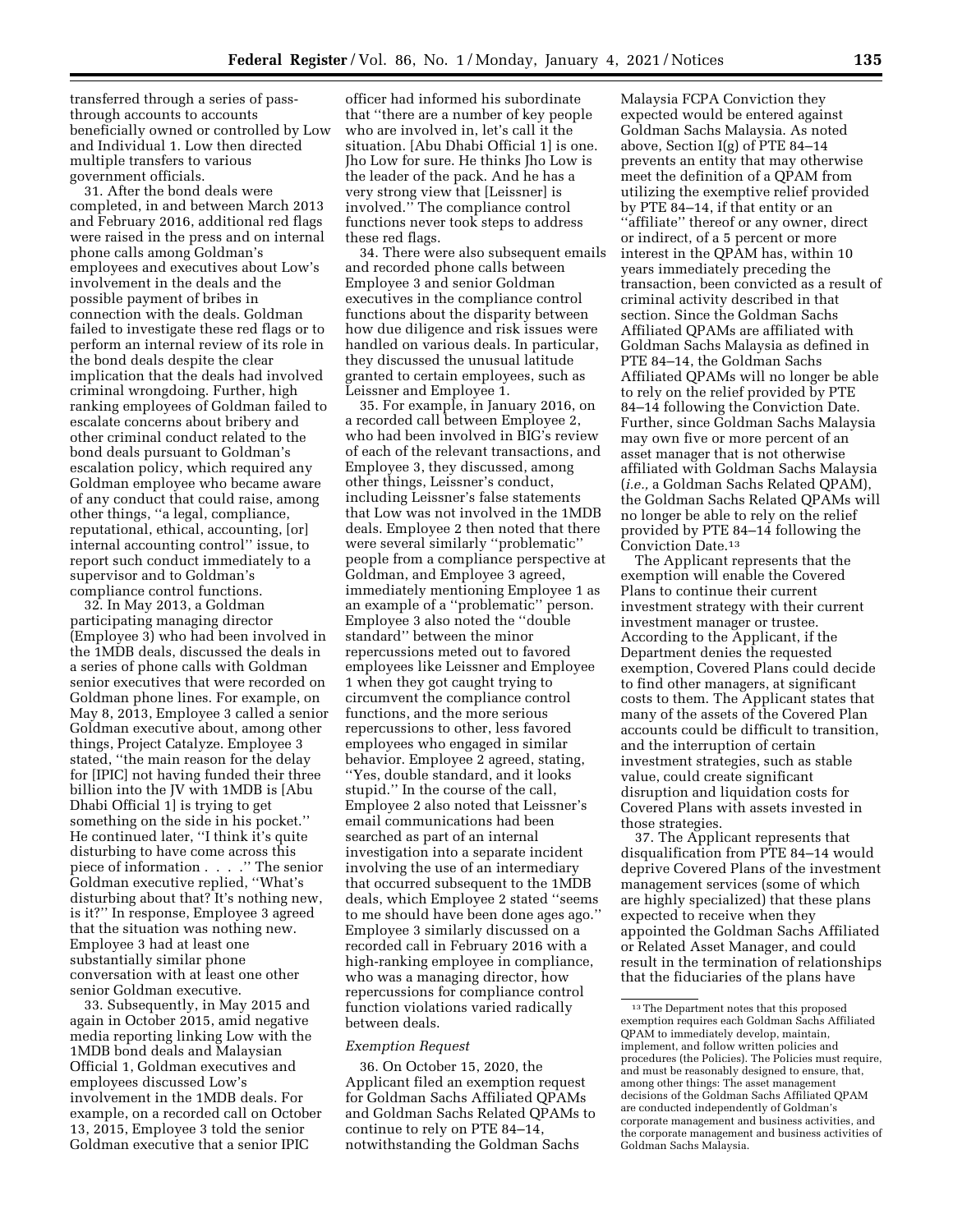determined to be in the best interests of the plans.

38. The Applicant represents that, with respect to many Covered Plan transactions, virtually every counterparty to a Covered Plan may be a service provider to that Covered Plan. Transactions between the Covered Plan and the party-in-interest service provider would be prohibited under one or more provisions of Section 406 of ERISA, absent an exemption. The Applicant states that, because counterparties are comfortable with the QPAM Exemption, it is generally the most commonly used prohibited transaction exemption. The Applicant represents further that, with respect to a potential transaction between a Covered Plan and a counterparty, the counterparty may provide less advantageous pricing with respect to the transaction, or may not bid at all, if the Covered Plan's investment manager is not a QPAM, and various strategies in which Covered Plans are managed may depend significantly on the QPAM Exemption.

39. The Applicant represents that it would be disruptive and expensive to cause plan fiduciaries to reconsider their arrangements with their chosen investment manager because of uncertainties relating to the QPAM Exemption. This uncertainty, according to the Applicant, could disrupt certain investment strategies and could result in significant redemptions from pooled funds, which would frustrate efforts to effectively manage the pooled funds' assets, harm remaining plan investors, and increase the expense ratios of the investment funds.

## *Applicant's Request for an Exemption With a Ten-Year Duration*

40. In its exemption request, the Applicant seeks a ten-year exemption term. The Department has determined that, given the magnitude, gravity, duration and pervasiveness of the Goldman Sachs Malaysia FCPA Misconduct, along with numerous Goldman compliance control failures associated with the Goldman Sachs Malaysia FCPA Misconduct, limiting relief to five years would be in the interest of, and provide more adequate protection for, the Covered Plans. If the Applicant seeks additional exemptive relief, it can submit a new exemption request before the end of this exemption's five year term, if granted. At that time, the Department will review the application, the audit reports required by this exemption, and other information it deems necessary to determine whether additional relief is warranted.

## *Other Changes Sought by the Applicant*

41. The Department's most recent QPAM Section I(g) individual exemptions contain conditions that are substantially similar to the conditions set forth in this proposed exemption.<sup>14</sup> These conditions were carefully designed, after consideration of comments from the public, including the applicants to those exemptions, to protect Covered Plans. As part of its exemption request, the Applicant requested numerous changes to those conditions. Except as described below, the Department declines to make the Applicant's requested changes. The Applicant did not demonstrate that the requested revisions would be in the interest of, or sufficiently protective of, Covered Plans. The Department believes that the proposed revisions would generally weaken important Covered Plan protections.15

#### *Conditions*

42. In developing administrative exemptions under Section 408(a) of ERISA, the Department implements its statutory directive to grant only exemptions that are appropriately protective of, and in the interest of, affected plans and IRAs. The Department is proposing this exemption with a number of protective conditions that would protect Covered Plans (and

15For example, ''(b)ecause GS Malaysia does not exercise (and would not exercise) any control over the GS Related QPAMs,'' the Applicant requested that the Goldman Sachs Related QPAMs receive a ten-year exemption, subject only to the conditions that they did not know of or participate in the Goldman Sachs Malaysia FCPA Conduct, and did not receive compensation as a result of that conduct. Granting this request would permit the Goldman Sachs Related QPAMs to be subject to fewer conditions than those set forth in the Department's prior exemptions involving Section I(g) criminal convictions for entities related by direct or indirect 5% ownership, including that: Any failure of the Goldman Sachs Related QPAMs to satisfy Section I(g) of PTE 84–14 arose solely from the Goldman Sachs Malaysia FCPA Conviction; and the Goldman Sachs Related QPAMs did not exercise authority over the assets of any ERISA-covered plan or IRA in a manner that it knew or should have known would further the criminal conduct that is the subject of the Goldman Sachs Malaysia FCPA Conviction, or cause the relevant Related QPAM or its affiliates to directly or indirectly profit from the criminal conduct that is the subject of the Goldman Sachs Malaysia FCPA Conviction. The Department notes that the conditions above are consistent with the Department's prior QPAM Section I(g) exemptions, the Applicant's representations, and the Department's understanding of the facts that gave rise to the Goldman Sachs Malaysia FCPA Conviction. Accordingly, the proposed exemption includes these additional conditions with respect to Goldman Sachs Related QPAMs.

their participants and beneficiaries) and allow them to continue to utilize the services of the Goldman Sachs Affiliated and Related QPAMs. If this proposed exemption is granted as proposed, it would allow these Covered Plans to avoid the costs and expenses that may arise if such plans and IRAs are forced on short notice to hire a different QPAM because the Goldman asset managers are no longer able to rely on the relief provided by PTE 84–14, due to the Goldman Sachs Malaysia FCPA Conviction.

43. It is a material condition of this exemption that, with the exception of one individual who worked in a nonfiduciary business within a Goldman Sachs Affiliated QPAM, and who had no responsibility for, and exercised no authority in connection with, the management of plan assets, the Goldman Sachs Affiliated QPAMs and Goldman Sachs Related QPAMs: (a) Did not know of, did not have reason to know of, and the Goldman Sachs Malaysia FCPA Misconduct; and (b) did not receive direct compensation, or knowingly receive indirect compensation, in connection with the Goldman Sachs Malaysia FCPA Misconduct.<sup>16</sup>

44. The protective conditions in this proposed exemption include a requirement that the fiduciary and asset management functions of the Goldman Sachs Affiliated QPAMs must, at all times, remain isolated from the Goldman Sachs Malaysia FCPA Misconduct that underlies the Goldman Sachs Malaysia FCPA Conviction. Further, under the proposed exemption's conditions, Goldman Sachs Affiliated QPAMs may not employ or knowingly engage any of the individuals who participated in the Goldman Sachs Malaysia FCPA Misconduct.

45. This proposed exemption requires that no Goldman Sachs Affiliated QPAM may use its authority or influence to direct an ''investment fund'' (as defined in Section VI(b) of PTE 84–14) that is subject to ERISA or the Code to enter into any transaction with Goldman Sachs Malaysia, or to engage Goldman Sachs Malaysia to provide any service to such investment fund, regardless of whether such transaction or service may otherwise be within the scope of relief provided by an administrative or statutory exemption. Other than with respect to

<sup>14</sup>See PTE 2017–03, 82 FR 61816 (December 29, 2017); PTE 2017–04, 82 FR 61840 (December 29, 2017); PTE 2017–05, 82 FR 61864 (December 29, 2017); PTE 2017–06, 82 FR 61881 (December 29, 2017); PTE 2017.

 $^{16}\mathrm{For}$  the purposes of this proposed exemption, ''participate in'' refers not only to active participation in the Goldman Sachs Malaysia FCPA Misconduct, but also to knowing approval of, or knowledge of the conduct without taking active steps to prevent the Goldman Sachs Malaysia FCPA Misconduct.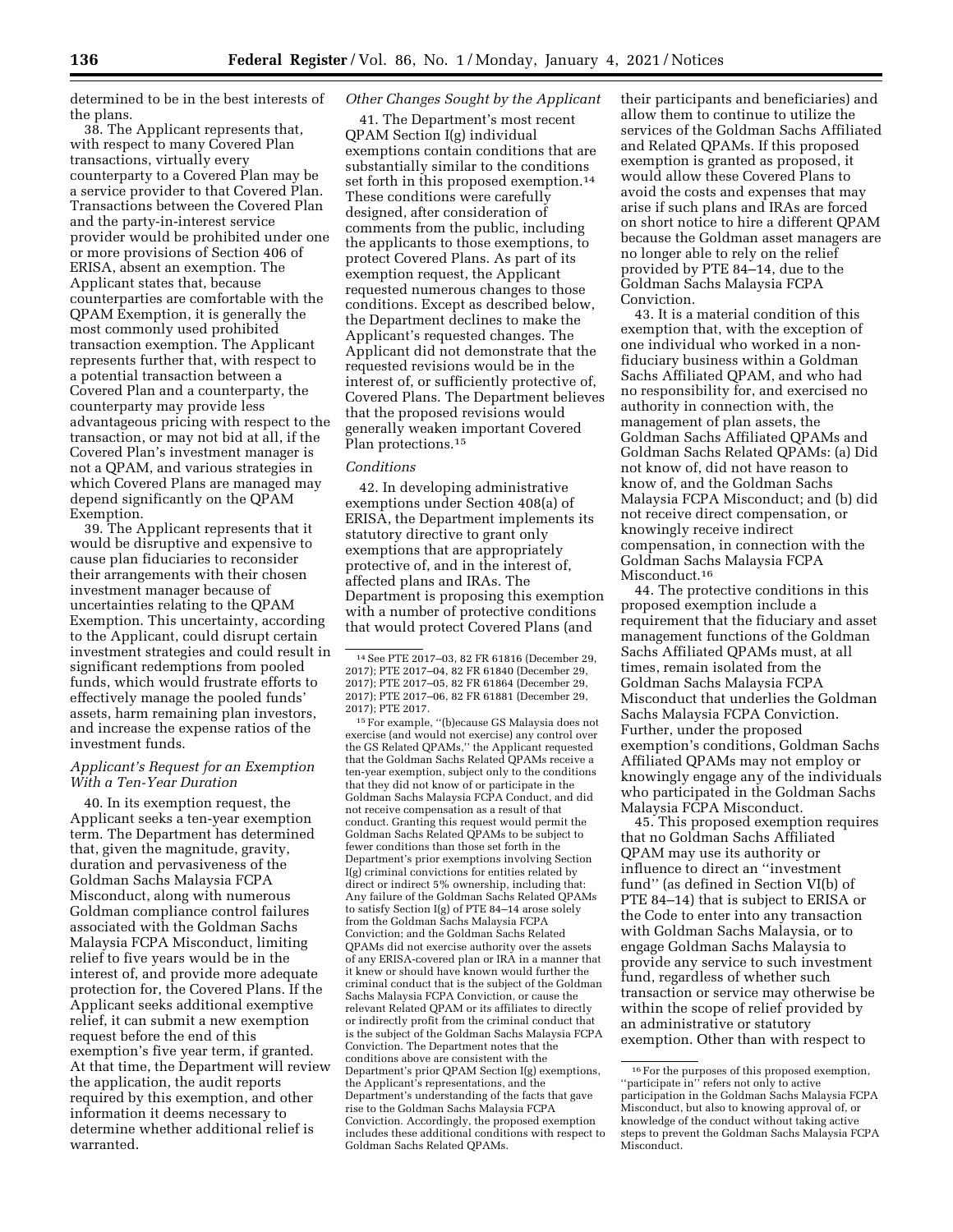employee benefit plans maintained or sponsored for its own employees or the employees of an affiliate, Goldman Sachs Malaysia will not act as a fiduciary within the meaning of section 3(21)(A)(i) or (iii) of ERISA, or section  $4975(e)(3)(A)$  and  $(C)$  of the Code, with respect to ERISA-covered plan and IRA assets.

46. Each Goldman Sachs Affiliated QPAM must develop, implement and maintain written policies and procedures (the Policies) that are reasonably designed to ensure: (a) That the asset management decisions of the Goldman Sachs Affiliated QPAMs are conducted independently of Goldman and Goldman Sachs Malaysia's corporate management and business activities; (b) that the Goldman Sachs Affiliated QPAMs fully comply with ERISA's fiduciary duties, and with ERISA's and the Code's prohibited transaction provisions; (c) that the Goldman Sachs Affiliated QPAMs do not knowingly participate in any other person's violation of ERISA or the Code with respect to Covered Plans; (d) that any filings or statements made by the Goldman Sachs Affiliated QPAMs to regulators on behalf of, or in relation to, Covered Plans are materially accurate and complete; (e) that the Goldman Sachs Affiliated QPAMs do not make material misrepresentations or omit material information in their communications with such regulators, or in their communications with Covered Plans; and (f) that the Goldman Sachs Affiliated QPAMs comply with the terms of the exemption.

47. This proposed exemption requires each Goldman Sachs Affiliated QPAM to develop, implement and maintain a program of training (the Training), to be conducted at least annually, for all relevant asset/portfolio management, trading, legal, compliance, and internal audit personnel. This required Training must, at a minimum, cover the Policies, ERISA and Code compliance, ethical conduct, the consequences for not complying with the conditions described in this proposal, and the requirement for prompt reporting of wrongdoing.

48. This proposed exemption requires that each Goldman Sachs Affiliated QPAM submit to three audits, conducted by an independent auditor, to evaluate the adequacy of and compliance with, the Policies and Training required by the exemption, as described below. The independent auditor must be prudently selected and have appropriate technical training and proficiency with ERISA and the Code to perform the tasks required by the exemption. The Goldman Sachs

Affiliated QPAMs must grant the auditor unconditional access to their business, and the auditor's engagement must specifically require the auditor to test each Goldman Sachs Affiliated QPAM's operational compliance with the Policies and Training.

49. The independent auditor must issue a written audit report (the Audit Report) to Goldman and the Goldman Sachs Affiliated QPAM to which the audit applies, that describes the procedures performed by the auditor in connection with its examination. Further, the Goldman Sachs Affiliated QPAMs must promptly address any identified noncompliance, and must promptly address or prepare a written plan of action to address any determination as to the adequacy of the Policies and Training and the auditor's recommendations, if any, with respect to strengthening the Policies and Training of the respective Goldman Sachs Affiliated QPAM.

50. This proposed exemption further requires that the General Counsel, or one of the three most senior executive officers of the Goldman Sachs Affiliated QPAM to which the Audit Report applies, certify in writing, under penalty of perjury, that the officer has reviewed the Audit Report and the exemption, if granted, and that the Goldman Sachs Affiliated QPAM has addressed, corrected, and remedied (or has an appropriate written plan to address) any identified instance of noncompliance or inadequacy regarding the Policies and Training identified in the Audit Report.

51. With respect to any arrangement, agreement, or contract between a Goldman Sachs Affiliated QPAM and a Covered Plan, this proposal requires the Goldman Sachs Affiliated QPAMs to agree and warrant: (a) To comply with ERISA and the Code, including the standards of prudence and loyalty set forth in section 404 of ERISA; (b) to refrain from engaging in prohibited transactions that are not otherwise exempt; (c) to indemnify and hold harmless the Covered Plan for any actual losses resulting directly from, among other things, the Goldman Sachs Affiliated QPAM's violation of ERISA's fiduciary duties; (d) with narrow exceptions, not to restrict the ability of such Covered Plan to terminate or withdraw from its arrangement with the Goldman Sachs Affiliated QPAM with respect to any investment in a separately managed account or pooled fund subject to ERISA and managed by such QPAM; (e) with narrow exceptions, not to impose any fees, penalties, or charges for such termination or withdrawal; and (f) not to include exculpatory provisions

disclaiming or otherwise limiting the liability of the Goldman Sachs Affiliated QPAM for a violation of such agreement's terms.

52. Each Goldman Sachs Affiliated QPAM must provide a notice of its obligations under this exemption to each Covered Plan. Each Goldman Sachs Affiliated QPAM also must provide to each sponsor and beneficial owner of a Covered Plan a **Federal Register** copy of the notice of the exemption, a separate summary describing the facts that led to the Goldman Sachs Malaysia FCPA Conviction (the Summary), and a prominently displayed statement (the Statement) that the Goldman Sachs Malaysia FCPA Conviction results in a failure to meet a condition in PTE 84– 14.

53. This proposed exemption requires Goldman to designate a senior compliance officer (the Compliance Officer) who will be responsible for compliance with the Policies and Training requirements described in this exemption. The Compliance Officer must conduct five reviews, one for each of the five consecutive twelve month periods that comprise the Exemption Period (the Exemption Review), to determine the adequacy and effectiveness of the implementation of the Policies and Training, and issue a written report (the Exemption Report) on the findings.

54. This proposal requires Goldman to impose internal procedures, controls, and protocols on Goldman Sachs Malaysia to reduce the likelihood of any recurrence of conduct that is the subject of the Goldman Sachs Malaysia FCPA Conviction.

#### *Statutory Findings*

55. Section 408(a) of ERISA provides, in part, that the Department may not grant an exemption unless the Department finds that the exemption is administratively feasible, in the interest of affected plans and of their participants and beneficiaries, and protective of the rights of such participants and beneficiaries. These criteria are discussed below.

56. ''*Administratively Feasible.*'' The Department has tentatively determined that the proposal is administratively feasible since, among other things, a qualified independent auditor will be required to perform an in-depth audit covering, among other things, each Goldman Sachs Affiliated QPAM's compliance with the terms of the exemption, and a corresponding written audit report will be provided to the Department and available to the public. The independent audit will provide an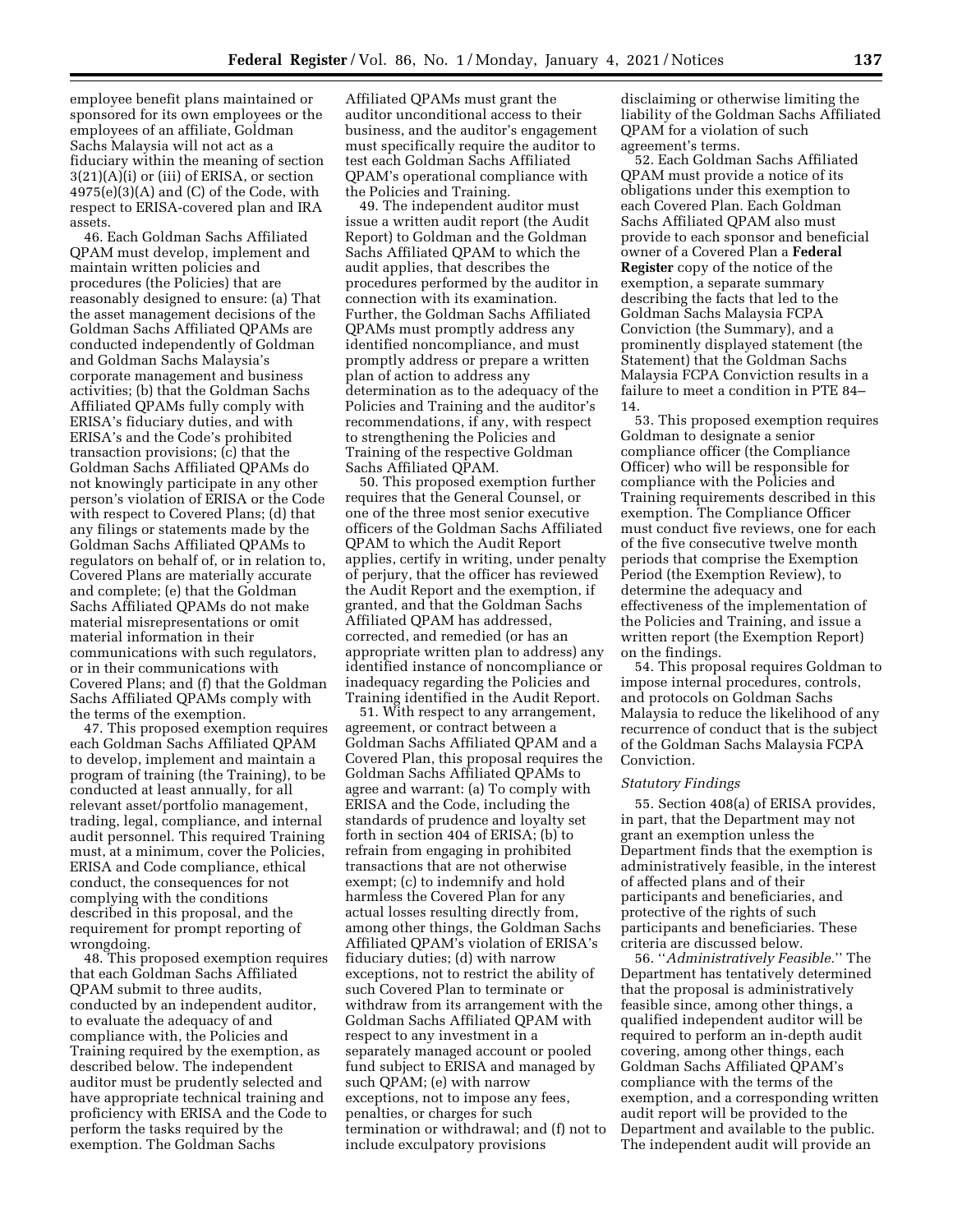incentive for compliance, while reducing the immediate need for review and oversight by the Department.

57. ''*In the interest of.*'' The Department has tentatively determined that the proposed exemption is in the interests of the participants and beneficiaries of affected Covered Plans. It is the Department's understanding, based on representations from the Applicant, that if the requested exemption is denied, Covered Plans could decide to find other managers, at significant costs to them. According to the Applicant, disqualification from PTE 84–14 would deprive the Covered Plans of the investment management services that these plans expected to receive when they appointed these managers, and could result in the termination of relationships that the fiduciaries of the Covered Plans have determined to be in the best interests of those plans.17

58. ''Protective of.'' The Department has tentatively determined that the proposed exemption is protective of the interests of the participants and beneficiaries of affected Covered Plans. As described above, the proposed exemption is subject to a suite of conditions including but not limited to: (a) The development and maintenance of the Policies; (b) the implementation of the Training; (c) a robust series of audits conducted by a qualified independent auditor; (d) the provision of certain agreements and warranties on the part of the Goldman Sachs Affiliated QPAMs; (e) specific notices and disclosures concerning the circumstances necessitating the need for exemptive relief, and the Goldman Sachs Affiliated QPAMS' obligations under this proposed exemption; and (f) the designation of a Compliance Officer with responsibility to ensure compliance with the Policies and Training requirements under this proposed exemption, and the Compliance Officer's completion of an annual Exemption Review and corresponding Exemption Report. Further, no person, including any person referenced in the Department of Justice's Statement of Facts that gave rise to the Plea Agreement, who knew of, or should have known of, or participated in, any misconduct described in the Statement of Facts, by any party, may be involved with various responsibilities required of Goldman by the exemption, unless the person took

active documented steps to stop the misconduct.

59. Department's Notes: This proposed five-year exemption provides relief from certain of the restrictions set forth in sections 406 and 407 of ERISA. No relief or waiver of a violation of any other law is provided by the exemption. The relief in this proposed five-year exemption would terminate immediately if, among other things, an entity within the Goldman Sachs Malaysia corporate structure is convicted of any crime covered by Section I(g) of PTE 84–14 (other than the Goldman Sachs Malaysia FCPA Conviction during the effective period of the proposed five-year exemption). While such an entity could apply for a new exemption in that circumstance, the Department is not obligated to grant a requested exemption.

60. When interpreting and implementing this exemption, the Applicant and the Goldman Sachs Affiliated QPAMs should resolve any ambiguities in light of the exemption's protective purposes. To the extent additional clarification is necessary, these persons or entities should contact EBSA's Office of Exemption Determinations, at 202–693–8540.

#### **Notice to Interested Persons**

Notice of the proposed exemption will be provided to all interested persons within seven (7) days of the publication of the notice of proposed five-year exemption in the **Federal Register**. The notice will be provided to all interested persons in the manner approved by the Department and will contain the documents described therein and a supplemental statement, as required pursuant to 29 CFR 2570.43(a)(2). The supplemental statement will inform interested persons of their right to comment on and to request a hearing with respect to the pending exemption. All written comments and/or requests for a hearing must be received by the Department within thirty seven (37) days of the date of publication of this proposed five-year exemption in the **Federal Register**. All comments will be made available to the public.

*Warning:* If you submit a comment, EBSA recommends that you include your name and other contact information in the body of your comment, but DO NOT submit information that you consider to be confidential, or otherwise protected (such as Social Security number or an unlisted phone number) or confidential business information that you do not want publicly disclosed. All comments may be posted on the internet and can

be retrieved by most internet search engines.

#### **General Information**

The attention of interested persons is directed to the following:

(1) The fact that a transaction is the subject of an exemption under section 408(a) of the Act and/or section 4975(c)(2) of the Code does not relieve a fiduciary or other party in interest or disqualified person from certain other provisions of the Act and/or the Code, including any prohibited transaction provisions to which the exemption does not apply and the general fiduciary responsibility provisions of section 404 of the Act, which, among other things, require a fiduciary to discharge his duties respecting the plan solely in the interest of the participants and beneficiaries of the plan and in a prudent fashion in accordance with section 404(a)(1)(b) of the Act; nor does it affect the requirement of section 401(a) of the Code that the plan must operate for the exclusive benefit of the employees of the employer maintaining the plan and their beneficiaries;

(2) Before an exemption may be granted under section 408(a) of the Act and/or section 4975(c)(2) of the Code, the Department must find that the exemption is administratively feasible, in the interests of the plan and of its participants and beneficiaries, and protective of the rights of participants and beneficiaries of the plan;

(3) The proposed exemption, if granted, will be supplemental to, and not in derogation of, any other provisions of the Act and/or the Code, including statutory or administrative exemptions and transitional rules. Furthermore, the fact that a transaction is subject to an administrative or statutory exemption is not dispositive of whether the transaction is in fact a prohibited transaction; and

(4) The proposed exemption, if granted, will be subject to the express condition that the material facts and representations contained in each application are true and complete, and that each application accurately describes all material terms of the transaction which is the subject of the exemption.

## **Proposed Exemption**

The Department is considering granting a five-year exemption under the authority of section 408(a) of the Act (or ERISA) and section 4975(c)(2) of the Internal Revenue Code (or Code), and in accordance with the procedures set forth in 29 CFR part 2570, subpart B (76

<sup>&</sup>lt;sup>17</sup>The Department specifically requests comments on the scope and magnitude of any impacts, including any increased costs, that Covered Plans and IRAs would sustain if the Department were to deny the exemption.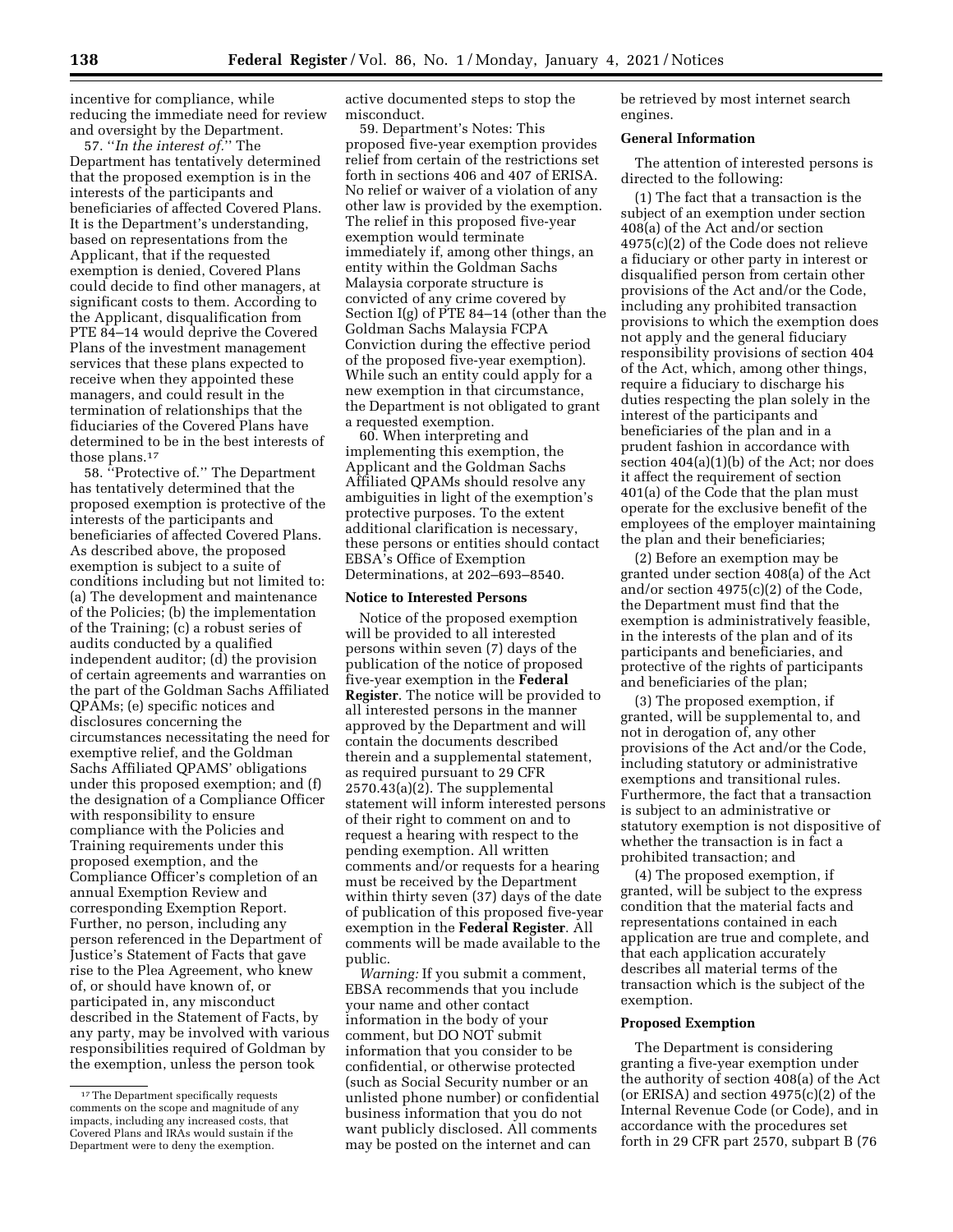FR 66637, 66644, October 27, 2011).18 Effective December 31, 1978, section 102 of Reorganization Plan No. 4 of 1978, 5 U.S.C. App. 1 (1996), transferred the authority of the Secretary of the Treasury to issue exemptions of the type requested to the Secretary of Labor. Therefore, this notice of proposed exemption is issued solely by the Department.

### Section I. Covered Transactions

If this proposed exemption is granted, the Goldman Sachs Affiliated QPAMs and the Goldman Sachs Related QPAMs (as defined in Section II(d) and (e)) will not be precluded from relying on the exemptive relief provided by Prohibited Transaction Class Exemption 84–14 (PTE 84–14 or the QPAM Exemption) 19 during the Exemption Period, notwithstanding the Goldman Sachs Malaysia FCPA Conviction, as defined in Section II(a), provided that the following conditions are satisfied:

(a) Other than Tim Leissner, who worked for a non-fiduciary business within a Goldman Sachs Affiliated QPAM, and who had no responsibility for, and exercised no authority in connection with, the management of plan assets, the Goldman Sachs Affiliated QPAMs and Goldman Sachs Related QPAMs (including their officers, directors, agents (other than Goldman Sachs Malaysia), and the employees of the Goldman Sachs Affiliated QPAMs and Goldman Sachs Related QPAMs) did not know of, did not have reason to know of, or did not participate in the criminal conduct of Goldman Sachs Malaysia that is the subject of the Goldman Sachs Malaysia FCPA Conviction. Further, any other party engaged on behalf of the Goldman Sachs Affiliated QPAMs and Goldman Sachs Related QPAMs who had responsibility for, or exercised authority in connection with the management of plan assets did not know of, did not have reason to know of, or participate in the criminal conduct of Goldman Sachs Malaysia that is the subject of the Goldman Sachs Malaysia FCPA Conviction. For purposes of this proposed exemption, ''participate in'' refers not only to active participation in the criminal conduct that is the subject of the Goldman Sachs Malaysia FCPA Conviction, but also to knowing

approval of the criminal conduct, or knowledge of such conduct without taking active steps to prohibit such conduct, including reporting the conduct to such individual's supervisors, and to the Board of Directors;

(b) Other than Tim Leissner, who worked for a non-fiduciary business within a Goldman Sachs Affiliated QPAM, and who had no responsibility for, and exercised no authority in connection with, the management of plan assets, the Goldman Sachs Affiliated QPAMs and the Goldman Sachs Related QPAMs (including their officers, directors, agents (other than Goldman Sachs Malaysia), and employees of such Goldman Sachs Affiliated QPAMs) did not receive direct compensation, or knowingly receive indirect compensation, in connection with the criminal conduct of Goldman Sachs Malaysia that is the subject of the Goldman Sachs Malaysia FCPA Conviction. Further, any other party engaged on behalf of the Goldman Sachs Affiliated QPAMs and the Goldman Sachs Related QPAMs who had responsibility for, or exercised authority in connection with the management of plan assets did not receive direct compensation, or knowingly receive indirect compensation, in connection with the criminal conduct of Goldman Sachs Malaysia that is the subject of the Goldman Sachs Malaysia FCPA Conviction;

(c) The Goldman Sachs Affiliated QPAMs do not currently and will not in the future employ or knowingly engage any of the individuals who participated in the criminal conduct of Goldman Sachs Malaysia that is the subject of the Goldman Sachs Malaysia FCPA Conviction;

(d) At all times during the Exemption Period, no Goldman Sachs Affiliated QPAM will use its authority or influence to direct an ''investment fund'' (as defined in Section VI(b) of PTE 84–14) that is subject to ERISA or the Code and managed by such Goldman Sachs Affiliated QPAM with respect to one or more Covered Plans (as defined in Section II(b)) to enter into any transaction with Goldman Sachs Malaysia or to engage Goldman Sachs Malaysia to provide any service to such investment fund, for a direct or indirect fee borne by such investment fund, regardless of whether such transaction or service may otherwise be within the scope of relief provided by an administrative or statutory exemption;

(e) Any failure of a Goldman Sachs Affiliated QPAM or a Goldman Sachs Related QPAM to satisfy Section I(g) of PTE 84–14 arose solely from the

Goldman Sachs Malaysia FCPA Conviction;

(f) A Goldman Sachs Affiliated QPAM or a Goldman Sachs Related QPAM did not exercise authority over the assets of any plan subject to Part 4 of Title I of ERISA (an ERISA-covered plan) or section 4975 of the Code (an IRA) in a manner that it knew or should have known would further the criminal conduct that is the subject of the Goldman Sachs Malaysia FCPA Conviction; or cause the Goldman Sachs Affiliated QPAM, Related QPAM or its affiliates to directly or indirectly profit from the criminal conduct that is the subject of the Goldman Sachs Malaysia FCPA Conviction;

(g) Other than with respect to employee benefit plans maintained or sponsored for its own employees or the employees of an affiliate, Goldman Sachs Malaysia will not act as a fiduciary within the meaning of section 3(21)(A)(i) or (iii) of ERISA, or section  $4975(e)(3)(A)$  and  $(C)$  of the Code, with respect to ERISA-covered plan and IRA assets; provided, however, that Goldman Sachs Malaysia will not be treated as violating the conditions of this exemption, if granted, solely because they acted as an investment advice fiduciary within the meaning of section 3(21)(A)(ii) of ERISA or section 4975(e)(3)(B) of the Code;

(h)(1) Within four months of the effective date of this five-year exemption, each Goldman Sachs Affiliated QPAM must immediately develop, maintain, implement, and follow written policies and procedures (the Policies). The Policies must require, and must be reasonably designed to ensure that:

(i) The asset management decisions of the Goldman Sachs Affiliated QPAM are conducted independently of Goldman's corporate management and business activities, and the corporate management and business activities of Goldman Sachs Malaysia. This condition does not preclude a Goldman Sachs Affiliated QPAM from receiving publicly available research and other widely available information from Goldman Sachs Malaysia;

(ii) The Goldman Sachs Affiliated QPAM fully complies with ERISA's fiduciary duties, and with ERISA and the Code's prohibited transaction provisions, in each case as applicable with respect to each Covered Plan, and does not knowingly participate in any violation of these duties and provisions with respect to Covered Plans;

(iii) The Goldman Sachs Affiliated QPAM does not knowingly participate in any other person's violation of ERISA

 $^{18}\rm{For}$  purposes of this proposed five-year exemption, references to section 406 of Title I of the Act, unless otherwise specified, should be read to refer as well to the corresponding provisions of section 4975 of the Code.

<sup>19</sup> 49 FR 9494 (March 13, 1984), as corrected at 50 FR 41430, (October 10, 1985), as amended at 70 FR 49305 (August 23, 2005), and as amended at 75 FR 38837 (July 6, 2010).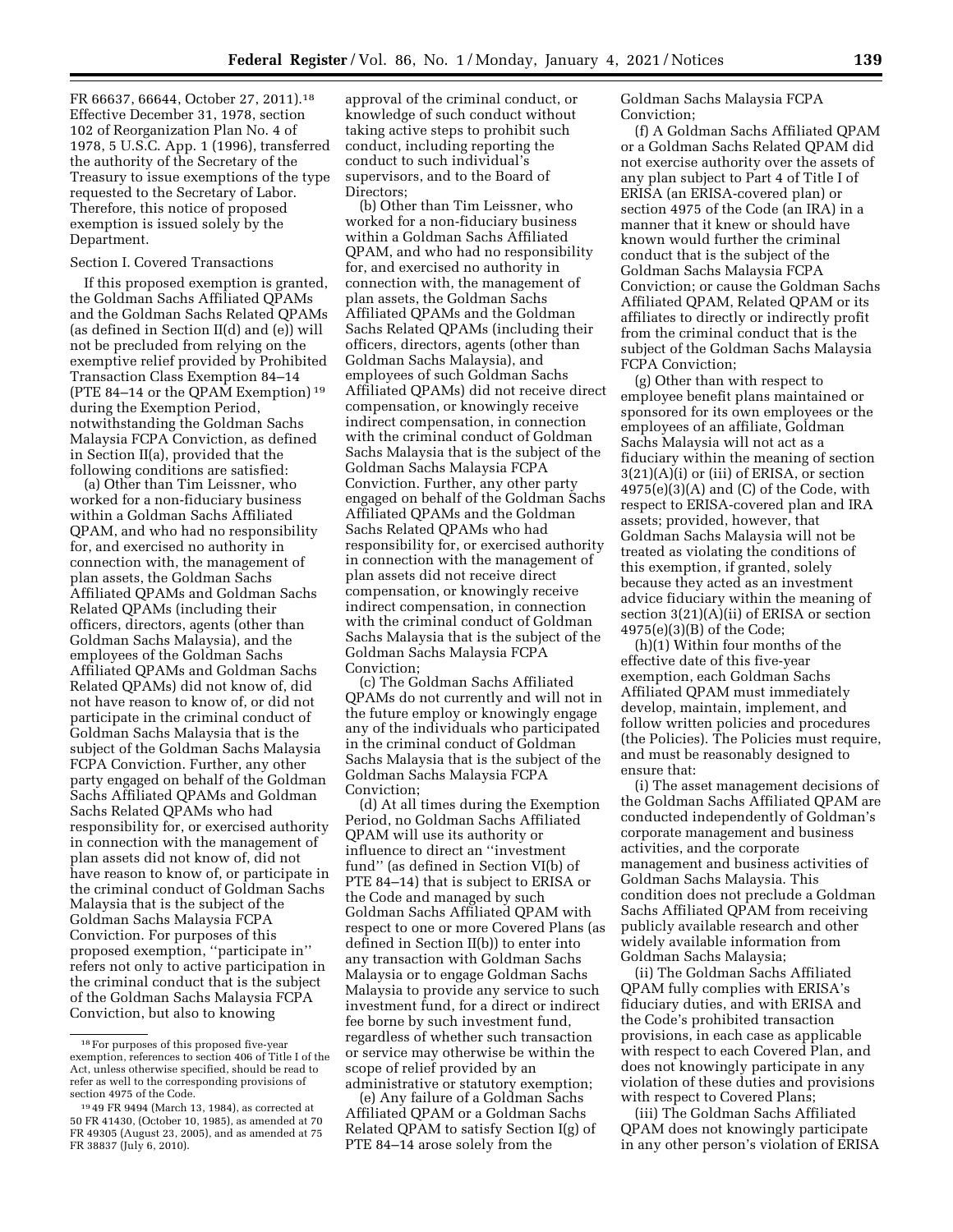or the Code with respect to Covered Plans;

(iv) Any filings or statements made by the Goldman Sachs Affiliated QPAM to regulators, including, but not limited to, the Department, the Department of the Treasury, the Department of Justice, and the Pension Benefit Guaranty Corporation, on behalf of or in relation to Covered Plans, are materially accurate and complete, to the best of such QPAM's knowledge at that time;

(v) To the best of its knowledge at that time, the Goldman Sachs Affiliated QPAM does not make material misrepresentations or omit material information in its communications with such regulators with respect to Covered Plans, or make material misrepresentations or omit material information in its communications with Covered Plans; and

(vi) The Goldman Sachs Affiliated QPAM complies with the terms of this five-year exemption;

(2) Any violation of, or failure to comply with an item in subparagraphs  $(h)(1)(ii)$  through  $(vi)$ , is corrected as soon as reasonably possible upon discovery, or as soon after the QPAM reasonably should have known of the noncompliance (whichever is earlier), and any such violation or compliance failure not so corrected is reported, upon the discovery of such failure to so correct, in writing. This report must be made to the head of compliance and the general counsel (or their functional equivalent) of the relevant Goldman Sachs Affiliated QPAM that engaged in the violation or failure, and the independent auditor responsible for reviewing compliance with the Policies. A Goldman Sachs Affiliated QPAM will not be treated as having failed to develop, implement, maintain, or follow the Policies, provided that it corrects any instance of noncompliance as soon as reasonably possible upon discovery, or as soon as reasonably possible after the Goldman Sachs Affiliated QPAM reasonably should have known of the noncompliance (whichever is earlier), and provided that it adheres to the reporting requirements set forth in this subparagraph (2);

(3) Within six months of the effective date of the exemption, each Goldman Sachs Affiliated QPAM must immediately develop, maintain, adjust (to the extent necessary) and implement a program of training during the Exemption Period, to be conducted at least annually, for all relevant Goldman Sachs Affiliated QPAM asset/portfolio management, trading, legal, compliance, and internal audit personnel. The Training must:

(i) At a minimum, cover the Policies, ERISA and Code compliance (including applicable fiduciary duties and the prohibited transaction provisions), ethical conduct, the consequences for not complying with the conditions of this exemption (including any loss of exemptive relief provided herein), and the requirement for prompt reporting of wrongdoing; and

(ii) Be conducted by a professional who has been prudently selected and who has appropriate technical training and proficiency with ERISA and the Code to perform the tasks required by this exemption, if granted;

(i)(1) Each Goldman Sachs Affiliated QPAM submits to three audits conducted by an independent auditor, who has been prudently selected and who has appropriate technical training and proficiency with ERISA and the Code, to evaluate the adequacy of, and each Goldman Sachs Affiliated QPAM's compliance with, the Policies and Training described herein. The audit requirement must be incorporated in the Policies. The first audit must cover the twelve month period that ends on the date that is two years following the date of the Goldman Sachs Malaysia FCPA Conviction, and must be completed within sixty days thereafter. The second audit must cover the twelve month period that ends on the date that is four years following the date of the Goldman Sachs Malaysia FCPA Conviction, and must be within completed sixty days thereafter. The third audit must cover the fifth year covered by this exemption, and must be completed within sixty days thereafter. The corresponding certified Audit Reports must be submitted to the Department no later than 45 days following the completion of the audit.

(2) Within the scope of the audit and to the extent necessary for the auditor, in its sole opinion, to complete its audit and comply with the conditions for relief described herein, and only to the extent such disclosure is not prevented by state or federal statute, or involves communications subject to attorneyclient privilege, each Goldman Sachs Affiliated QPAM and, if applicable, Goldman, will grant the auditor unconditional access to its business, including, but not limited to: Its computer systems; business records; transactional data; workplace locations; training materials; and personnel. Such access is limited to information relevant to the auditor's objectives as specified by the terms of this exemption;

(3) The auditor's engagement must specifically require the auditor to determine whether each Goldman Sachs Affiliated QPAM has developed,

implemented, maintained, and followed the Policies in accordance with the conditions of this five-year exemption, and has developed and implemented the Training, as required herein;

(4) The auditor's engagement must specifically require the auditor to test each Goldman Sachs Affiliated QPAM's operational compliance with the Policies and Training. In this regard, the auditor must test, for each Goldman Sachs Affiliated QPAM, a sample of such Goldman Sachs Affiliated QPAM's transactions involving Covered Plans, sufficient in size and nature to afford the auditor a reasonable basis to determine such Goldman Sachs Affiliated QPAM's operational compliance with the Policies and Training;

(5) For each audit, on or before the end of the relevant period described in Section I(i)(1) for completing the audit, the auditor must issue a written report (the Audit Report) to Goldman and the Goldman Sachs Affiliated QPAM to which the audit applies that describes the procedures performed by the auditor in connection with its examination. The auditor, at its discretion, may issue a single consolidated Audit Report that covers all the Goldman Sachs Affiliated QPAMs. The Audit Report must include the auditor's specific determinations regarding:

(i) The adequacy of each Goldman Sachs Affiliated QPAM's Policies and Training; each Goldman Sachs Affiliated QPAM's compliance with the Policies and Training; the need, if any, to strengthen such Policies and Training; and any instance of the respective Goldman Sachs Affiliated QPAM's noncompliance with the written Policies and Training described in Section I(h) above. The Goldman Sachs Affiliated QPAM must promptly address any noncompliance. The Goldman Sachs Affiliated QPAM must promptly address or prepare a written plan of action to address any determination as to the adequacy of the Policies and Training and the auditor's recommendations (if any) with respect to strengthening the Policies and Training of the respective Goldman Sachs Affiliated QPAM. Any action taken or the plan of action to be taken by the respective Goldman Sachs Affiliated QPAM must be included in an addendum to the Audit Report (such addendum must be completed prior to the certification described in Section I(i)(7) below). In the event such a plan of action to address the auditor's recommendation regarding the adequacy of the Policies and Training is not completed by the time of submission of the Audit Report, the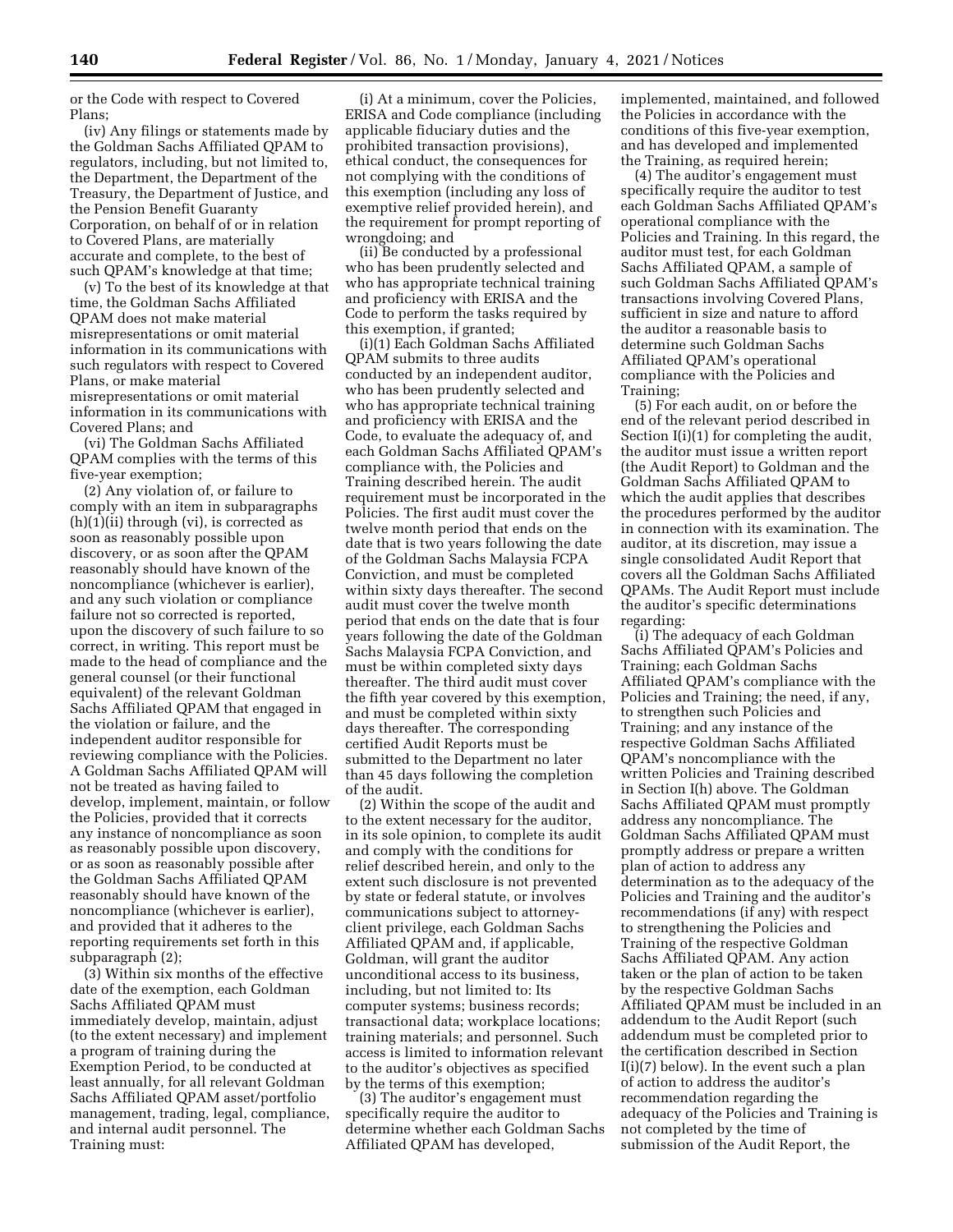following period's Audit Report must state whether the plan was satisfactorily completed. Any determination by the auditor that a Goldman Sachs Affiliated QPAM has implemented, maintained, and followed sufficient Policies and Training must not be based solely or in substantial part on an absence of evidence indicating noncompliance. In this last regard, any finding that a Goldman Sachs Affiliated QPAM has complied with the requirements under this subparagraph must be based on evidence that the particular Goldman Sachs Affiliated QPAM has actually implemented, maintained, and followed the Policies and Training required by this exemption, if granted. Furthermore, the auditor must not solely rely on the Exemption Report created by the Compliance Officer, as described in Section I(m) below, as the basis for the auditor's conclusions in lieu of independent determinations and testing performed by the auditor as required by Section I(i)(3) and (4) above; and

(ii) The adequacy of the Exemption Review described in Section I(m);

(6) The auditor must notify the respective Goldman Sachs Affiliated QPAM of any instance of noncompliance identified by the auditor within five (5) business days after such noncompliance is identified by the auditor, regardless of whether the audit has been completed as of that date;

(7) With respect to each Audit Report, the general counsel or one of the three most senior executive officers of the Goldman Sachs Affiliated QPAM to which the Audit Report applies, must certify in writing, under penalty of perjury, that the officer has reviewed the Audit Report and this exemption, if granted; that, to the best of such officer's knowledge at the time, the Goldman Sachs Affiliated QPAM has addressed, corrected, and remedied any noncompliance and inadequacy or has an appropriate written plan to address any inadequacy regarding the Policies and Training identified in the Audit Report. This certification must also include the signatory's determination that, to the best of the officer's knowledge at the time, the Policies and Training in effect at the time of signing are adequate to ensure compliance with the conditions of this exemption, if granted, and with the applicable provisions of ERISA and the Code. Notwithstanding the above, no person, including any person referenced in the Department of Justice's Statement of Facts that gave rise to the Plea Agreement, who knew of, or should have known of, or participated in, any misconduct described in the Statement of Facts, by any party, may provide the

certification required by this exemption, unless the person took active documented steps to stop the misconduct;

(8) The Goldman Sachs Board of Directors is provided a copy of the Audit Report; and a senior executive officer of the Audit Committee established by the Goldman Sachs Board of Directors must review the Audit Report for each Goldman Sachs QPAM and must certify in writing, under penalty of perjury, that such officer has reviewed the Audit Report. Notwithstanding the above, no person, including any person referenced in the Department of Justice's Statement of Facts that gave rise to the Plea Agreement, who knew of, or should have known of, or participated in, any misconduct described in the Statement of Facts, by any party, may provide the certification required by this exemption, unless such person took active documented steps to prohibit the misconduct;

(9) Each Goldman Sachs Affiliated QPAM provides its certified Audit Report, by regular mail to: Office of Exemption Determinations (OED), 200 Constitution Avenue NW, Suite 400, Washington, DC 20210. This delivery must take place no later than 45 days following completion of the Audit Report. The Audit Reports will be made part of the public record regarding this five-year exemption. Furthermore, each Goldman Sachs Affiliated QPAM must make its Audit Reports unconditionally available, electronically or otherwise, for examination upon request by any duly authorized employee or representative of the Department, other relevant regulators, and any fiduciary of a Covered Plan;

(10) Any engagement agreement with an auditor to perform the audit required by this exemption must be submitted to OED no later than two months after the execution of such agreement;

(11) The auditor must provide the Department, upon request, for inspection and review, access to all the workpapers created and used in connection with the audit, provided such access and inspection is otherwise permitted by law; and

(12) Goldman or a Goldman Sachs Affiliated QPAM must notify the Department of a change in the independent auditor no later than two months after the engagement of a substitute or subsequent auditor and must provide an explanation for the substitution or change including a description of any material disputes involving the terminated auditor;

(j) As of the effective date of this fiveyear exemption, with respect to any

arrangement, agreement, or contract between a Goldman Sachs Affiliated QPAM and a Covered Plan, the Goldman Sachs Affiliated QPAM agrees and warrants to Covered Plans:

(1) To comply with ERISA and the Code, as applicable with respect to such Covered Plan; to refrain from engaging in prohibited transactions that are not otherwise exempt (and to promptly correct any inadvertent prohibited transactions); and to comply with the standards of prudence and loyalty set forth in section 404 of ERISA with respect to each such ERISA-covered plan and IRA to the extent that section 404 is applicable;

(2) To indemnify and hold harmless the Covered Plan for any actual losses resulting directly from: A Goldman Sachs Affiliated QPAM's violation of ERISA's fiduciary duties, as applicable, and of the prohibited transaction provisions of ERISA and the Code, as applicable; a breach of contract by the QPAM; or any claim arising out of the failure of such Goldman Sachs Affiliated QPAM to qualify for the exemptive relief provided by PTE 84–14 as a result of a violation of Section I(g) of PTE 84–14, other than the Goldman Sachs Malaysia FCPA Conviction. This condition applies only to actual losses caused by the Goldman Sachs Affiliated QPAM's violations.

(3) Not to require (or otherwise cause) the Covered Plan to waive, limit, or qualify the liability of the Goldman Sachs Affiliated QPAM for violating ERISA or the Code or engaging in prohibited transactions;

(4) Not to restrict the ability of such Covered Plan to terminate or withdraw from its arrangement with the Goldman Sachs Affiliated QPAM with respect to any investment in a separately managed account or pooled fund subject to ERISA and managed by such QPAM, with the exception of reasonable restrictions, appropriately disclosed in advance, that are specifically designed to ensure equitable treatment of all investors in a pooled fund in the event such withdrawal or termination may have adverse consequences for all other investors. In connection with any such arrangements involving investments in pooled funds subject to ERISA entered into after the effective date of this exemption, the adverse consequences must relate to a lack of liquidity of the underlying assets, valuation issues, or regulatory reasons that prevent the fund from promptly redeeming an ERISAcovered plan's or IRA's investment, and such restrictions must be applicable to all such investors and be effective no longer than reasonably necessary to avoid the adverse consequences;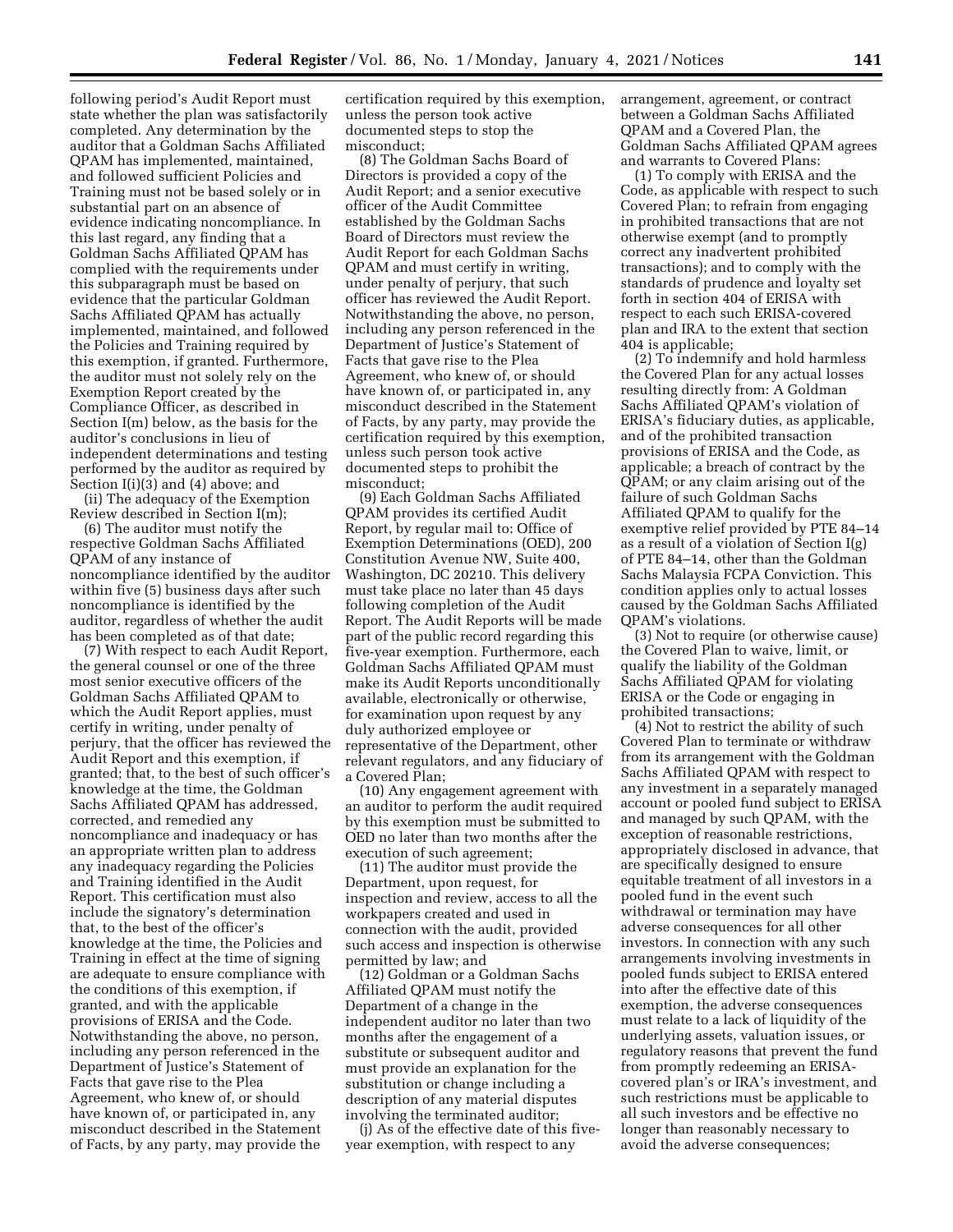(5) Not to impose any fees, penalties, or charges for such termination or withdrawal with the exception of reasonable fees, appropriately disclosed in advance, that are specifically designed to prevent generally recognized abusive investment practices or specifically designed to ensure equitable treatment of all investors in a pooled fund in the event such withdrawal or termination may have adverse consequences for all other investors, provided that such fees are applied consistently and in a like manner to all such investors; and

(6) Not to include exculpatory provisions disclaiming or otherwise limiting liability of the Goldman Sachs Affiliated QPAM for a violation of such agreement's terms. To the extent consistent with Section 410 of ERISA, however, this provision does not prohibit disclaimers for liability caused by an error, misrepresentation, or misconduct of a plan fiduciary or other party hired by the plan fiduciary who is independent of Goldman and its affiliates, or damages arising from acts outside the control of the Goldman Sachs Affiliated QPAM;

(7) Within four (4) months of the effective date of this five-year exemption, each Goldman Sachs Affiliated QPAM must provide a notice of its obligations under this Section I(j) to each Covered Plan. For Covered Plans that enter into a written asset or investment management agreement with a Goldman Sachs Affiliated QPAM on or after the effective date of this exemption, if granted, the Goldman Sachs Affiliated QPAM must agree to its obligations under this Section I(j) in an updated investment management agreement between the Goldman Sachs Affiliated QPAM and such clients, or other written contractual agreement. Notwithstanding the above, a Goldman Sachs Affiliated QPAM will not violate the condition solely because a Plan or IRA refuses to sign an updated investment management agreement.

(k) Within 60 days of the effective date of this five-year exemption, each Goldman Sachs Affiliated QPAM will provide a **Federal Register** copy of the notice of the exemption, along with a separate summary describing the facts that led to the Goldman Sachs Malaysia FCPA Conviction (the Summary), which has been submitted to the Department, and a prominently displayed statement (the Statement) that the Goldman Sachs Malaysia FCPA Conviction results in a failure to meet a condition in PTE 84– 14, to each sponsor and beneficial owner of a Covered Plan that has entered into a written asset or investment management agreement with

a Goldman Sachs Affiliated QPAM, or the sponsor of an investment fund in any case where a Goldman Sachs Affiliated QPAM acts as a sub-advisor to the investment fund in which such ERISA-covered plan and IRA invests. All Covered Plan clients that enter into a written asset or investment management agreement with a Goldman Sachs Affiliated QPAM after that date must receive a copy of the notice of the exemption, the Summary, and the Statement prior to, or contemporaneously with, the Covered Plan's receipt of a written asset or investment management agreement from the Goldman Sachs Affiliated QPAM. The notices may be delivered electronically (including by an email that has a link to the five-year exemption);

(l) The Goldman Sachs Affiliated QPAMs must comply with each condition of PTE 84–14, as amended, with the sole exception of the violation of Section I(g) of PTE 84–14 that is attributable to the Goldman Sachs Malaysia FCPA Conviction. If, during the Exemption Period, an entity within the Goldman corporate structure is convicted of a crime described in Section I(g) of PTE 84–14 (other than the Goldman Sachs Malaysia FCPA Conviction), relief in this exemption, if granted, would terminate immediately;

(m)(1) Within 60 days of the effective date of this exemption, Goldman must designate a senior compliance officer (the Compliance Officer) who will be responsible for compliance with the Policies and Training requirements described herein. Notwithstanding the above, no person, including any person referenced in the Department of Justice's Statement of Facts that gave rise to the Plea Agreement, who knew of, or should have known of, or participated in, any misconduct described in the Statement of Facts, by any party, may be involved with the designation or responsibilities required by this condition, unless the person took active documented steps to stop the misconduct. The Compliance Officer must conduct a review of each twelve month period of the Exemption Period (the Exemption Review), to determine the adequacy and effectiveness of the implementation of the Policies and Training. With respect to the Compliance Officer, the following conditions must be met:

(i) The Compliance Officer must be a professional who has extensive experience with, and knowledge of, the regulation of financial services and products, including under ERISA and the Code; and

(ii) The Compliance Officer must have a direct reporting line within Goldmans'

Audit Committee and a direct reporting line to the highest ranking corporate officer in charge of compliance for the applicable Goldman Sachs Affiliated QPAM;

(2) With respect to the Exemption Review, the following conditions must be met:

(i) The Exemption Review includes a review of the Goldman Sachs Affiliated QPAMs' compliance with and effectiveness of the Policies and Training and of the following: Any compliance matter related to the Policies or Training that was identified by, or reported to, the Compliance Officer or the Audit Committee, during the previous year; the most recent Audit Report issued pursuant to this exemption, if granted; any material change in the relevant business activities of the Goldman Sachs Affiliated QPAMs; and any change to ERISA, the Code, or regulations related to fiduciary duties and the prohibited transaction provisions that may be applicable to the activities of the Goldman Sachs Affiliated QPAMs;

(ii) The Compliance Officer prepares a written report for the Exemption Review (an Exemption Report) that (A) summarizes his or her material activities during the prior year; (B) sets forth any instance of noncompliance discovered during the prior year, and any related corrective action; (C) details any change to the Policies or Training to guard against any similar instance of noncompliance occurring again; and (D) makes recommendations, as necessary, for additional training, procedures, monitoring, or additional and/or changed processes or systems, and management's actions on such recommendations;

(iii) In the Exemption Report, the Compliance Officer must certify in writing that to the best of his or her knowledge at the time: (A) The report is accurate; (B) the Policies and Training are working in a manner which is reasonably designed to ensure that the Policies and Training requirements described herein are met; (C) any known instance of noncompliance during the prior year and any related correction taken to date have been identified in the Exemption Report; and (D) the Goldman Sachs Affiliated QPAMs have complied with the Policies and Training, and/or corrected (or are correcting) any known instances of noncompliance in accordance with Section I(h) above;

(iv) The Exemption Report must be provided to appropriate corporate officers of Goldman and Goldman Sachs Affiliated QPAM to which such report relates, and to the head of compliance and the general counsel (or their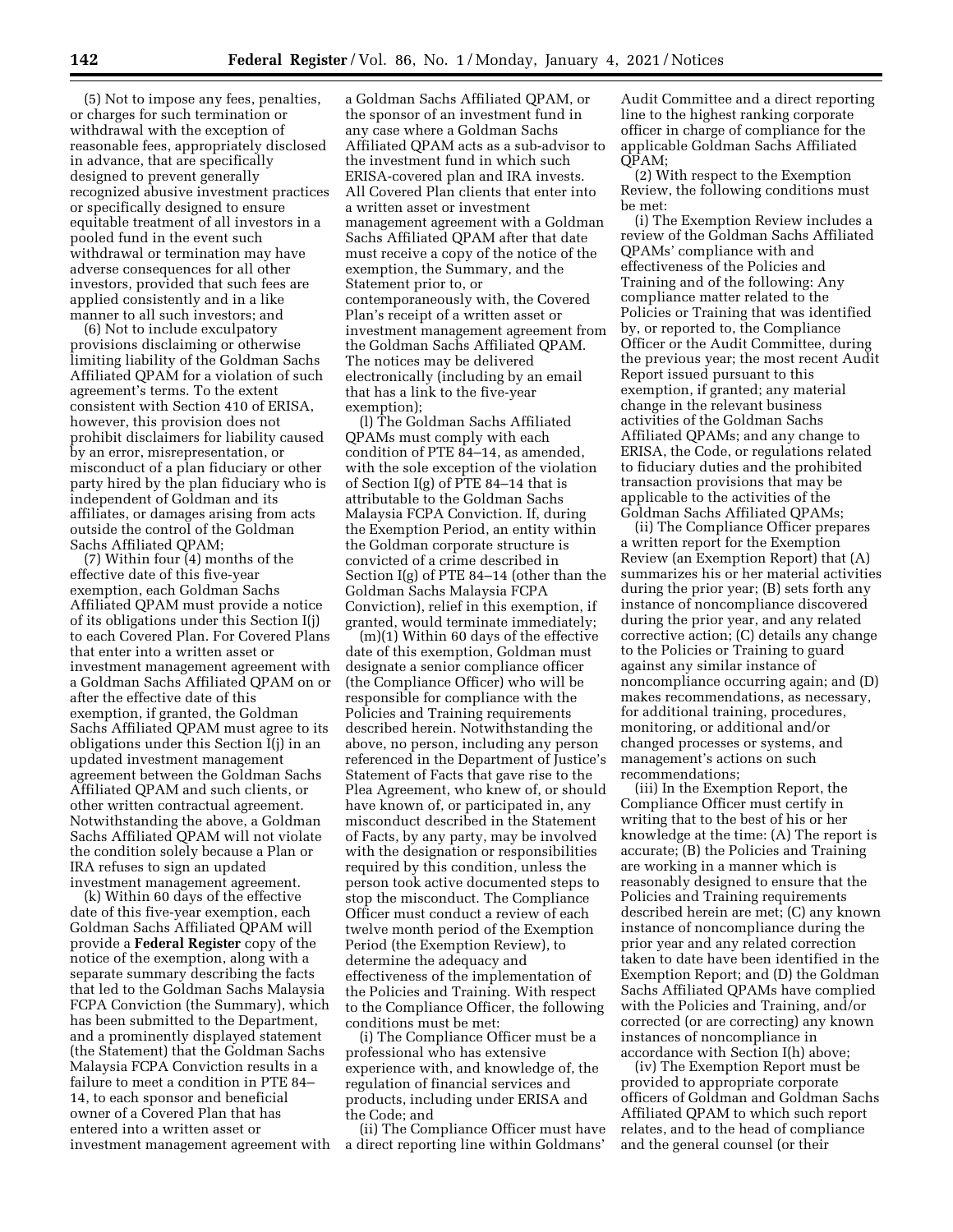functional equivalent) of the relevant Goldman Sachs Affiliated QPAM; and the report must be made unconditionally available to the independent auditor described in Section I(i) above;

(v) The first Exemption Review, including the Compliance Officer's written Exemption Report, must cover the twelve month period beginning on the date of the Goldman Sachs Malaysia FCPA Conviction. The next four Exemption Reviews and Exemption Reports must each cover a twelve month period that begins on the date that follows the end of a prior Exemption Review coverage period. Each Annual Review, including the Compliance Officer's written Annual Report, must be completed within three months following the end of the period to which it relates;

(n) Goldman imposes its internal procedures, controls, and protocols on Goldman Sachs Malaysia to reduce the likelihood of any recurrence of conduct that is the subject of the Goldman Sachs Malaysia FCPA Conviction;

(o) Goldman complies in all material respects with the requirements imposed by a U.S regulatory authority in connection with the Goldman Sachs Malaysia FCPA Conviction;

(p) Each Goldman Sachs Affiliated QPAM will maintain records necessary to demonstrate that the conditions of this exemption have been met for six years following the date of any transaction for which such Goldman Sachs Affiliated QPAM relies upon the relief in this exemption;

(q) During the Exemption Period, Goldman must: (1) Immediately disclose to the Department any Deferred Prosecution Agreement (a DPA) or Non-Prosecution Agreement (an NPA) with the U.S. Department of Justice, entered into by The Goldman Sachs Group, Inc. or any of its affiliates (as defined in Section VI(d) of PTE 84–14) in connection with conduct described in Section I(g) of PTE 84–14 or section 411 of ERISA; and (2) immediately provide the Department any information requested by the Department, as permitted by law, regarding the agreement and/or conduct and allegations that led to the agreement;

(r) Within 60 days of the effective date of the five-year exemption, each Goldman Sachs Affiliated QPAM, in its agreements with, or in other written disclosures provided to Covered Plans, will clearly and prominently inform Covered Plan clients of their right to obtain a copy of the Policies or a description (Summary Policies) which accurately summarizes key components of the Goldman Sachs Affiliated

QPAM's written Policies developed in connection with this exemption. If the Policies are thereafter changed, each Covered Plan client must receive a new disclosure within six months following the end of the calendar year during which the Policies were changed.<sup>20</sup> With respect to this requirement, the description may be continuously maintained on a website, provided that such website link to the Policies or Summary Policies is clearly and prominently disclosed to each Covered Plan; and

(s) A Goldman Sachs Affiliated QPAM will not fail to meet the terms of this five-year exemption, if granted, solely because a different Goldman Sachs Affiliated QPAM fails to satisfy a condition for relief described in Sections I(c), (d), (h), (i), (j), (k), (l), (p) or (r); or if the independent auditor described in Section I(i) fails a provision of the exemption other than the requirement described in Section I(i)(11), provided that such failure did not result from any actions or inactions of Goldman.

## Section II. Definitions

(a) The term ''Goldman Sachs Malaysia FCPA Conviction'' means the judgment of conviction against Goldman Sachs Malaysia in connection with a U.S. plea by Goldman Sachs Malaysia to one count of conspiracy to commit offenses against the United States, in violation of Title 18, United States Code, Section 371, that is, to violate the anti-bribery provisions of the Foreign Corrupt Practices Act of 1977, as amended, see Title 15, United States Code, Sections 78dd–1 and 78dd–3.

(b) The term ''Covered Plan'' means a plan subject to Part IV of Title I of ERISA (an ''ERISA-covered plan'') or a plan subject to section 4975 of the Code (an ''IRA''), in each case, with respect to which a Goldman Sachs Affiliated QPAM relies on PTE 84–14, or with respect to which a Goldman Sachs Affiliated QPAM (or any Goldman Sachs affiliate) has expressly represented that the manager qualifies as a QPAM or relies on the QPAM class exemption (PTE 84–14). A Covered Plan does not include an ERISA-covered plan or IRA to the extent the Goldman Sachs Affiliated QPAM has expressly disclaimed reliance on QPAM status or PTE 84–14 in entering into a contract, arrangement, or agreement with the ERISA-covered plan or IRA.

(c) The term ''Goldman'' means The Goldman Sachs Group, Inc.

(d) The term ''Goldman Sachs Affiliated QPAMs'' means The Goldman Sachs Trust Company, N.A.; Goldman Sachs Bank USA; Goldman Sachs & Co. LLC; Goldman Sachs Asset Management, L.P.; Goldman Sachs Asset Management International; Goldman Sachs Hedge Fund Strategies LLC; GS Investment Strategies, LLC; GSAM Stable Value, LLC; The Ayco Company, L.P.; Aptitude Investment Management LP; Rocaton Investment Advisors, LLC; United Capital Financial Advisers, LLC; and PFE Advisors, Inc., and any future ''affiliate'' of Goldman (as defined in Part VI(d) of PTE 84–14) that qualifies as a ''qualified professional asset manager'' (as defined in Section VI(a) of PTE 84–14) 21 and that relies on the relief provided by PTE 84–14. The term ''Goldman Sachs Affiliated QPAMs'' excludes Goldman Sachs Malaysia.

(e) The term ''Goldman Sachs Related QPAMs'' means any current or future ''qualified professional asset manager'' (as defined in Section VI(a) of PTE 84– 14) that relies on the relief provided by PTE 84–14, and with respect to which Goldman Sachs Malaysia owns a direct or indirect five (5) percent or more interest, but with respect to which Goldman Sachs Malaysia is not an ''affiliate'' (as defined in section VI(d)(1) of PTE 84–14). The term ''Goldman Sachs Related QPAMs'' excludes Goldman Sachs Malaysia.

(f) The term ''Goldman Sachs Malaysia'' means Goldman Sachs (Malaysia) Sdn. Bhd.

(g) The term ''Exemption Period'' means the five-year period beginning on the date Goldman Sachs Malaysia is sentenced for one count of conspiracy to commit offenses against the United States, in violation of Title 18, United States Code, Section 371, that is, to violate the anti-bribery provisions of the Foreign Corrupt Practices Act of 1977, as amended, see Title 15, United States Code, Sections 78dd–1 and 78dd–3.

(h) The term ''Plea Agreement'' means the Plea Agreement entered into between the United States of America, by and through the United States Department of Justice, Criminal Division, Fraud Section and Money Laundering and Asset Recovery Section, and the United States Attorney's Office

<sup>20</sup> In the event the Applicant meets this disclosure requirement through Summary Policies, changes to the Policies shall not result in the requirement for a new disclosure unless, as a result of changes to the Policies, the Summary Policies are no longer accurate.

<sup>21</sup> In general terms, a QPAM is an independent fiduciary that is a bank, savings and loan association, insurance company, or investment adviser that meets certain equity or net worth requirements and other licensure requirements and that has acknowledged in a written management agreement that it is a fiduciary with respect to each plan that has retained the QPAM.